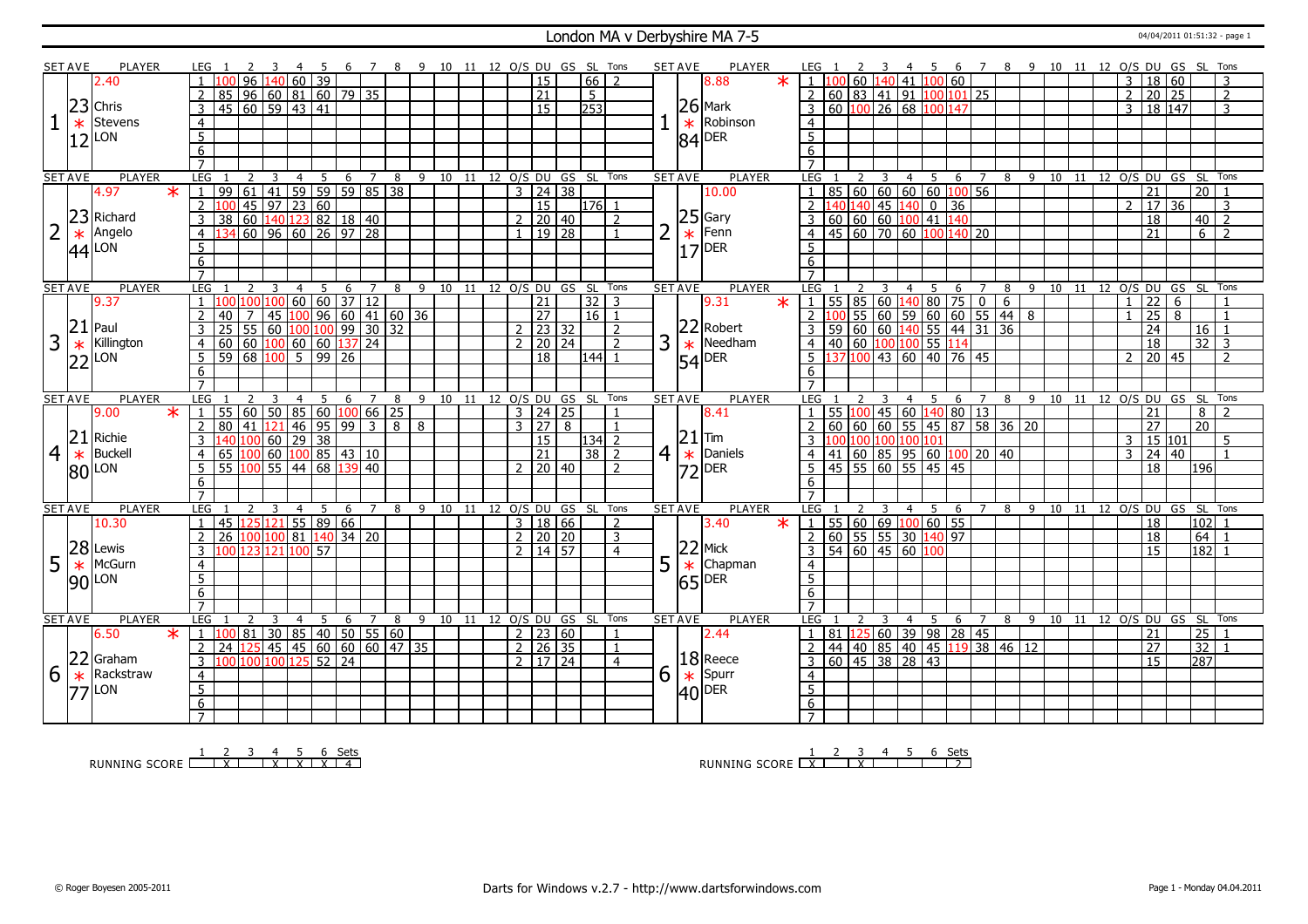#### London MA v Derbyshire MA 7-5 04/04/2011 01:51:32 - page 2

|                | <b>SET AVE</b> | <b>PLAYER</b>     |        | LEG.                |                                                                                                          |                             | -4                                                                                  | - 5 | 6             |    | $\overline{7}$ |                |    |    |    |               |                                 | 8 9 10 11 12 O/S DU GS SL Tons |                  |                |           | <b>SET AVE</b> | PLAYER                                              |         | LEG .                                                 |    |            |                                                      |                | - 5            |                 |                |                                                 | 6 7 8 9 10 11 12 O/S DU GS SL Tons                          |                           |    |                    |                |                       |                 |                                   |                      |  |
|----------------|----------------|-------------------|--------|---------------------|----------------------------------------------------------------------------------------------------------|-----------------------------|-------------------------------------------------------------------------------------|-----|---------------|----|----------------|----------------|----|----|----|---------------|---------------------------------|--------------------------------|------------------|----------------|-----------|----------------|-----------------------------------------------------|---------|-------------------------------------------------------|----|------------|------------------------------------------------------|----------------|----------------|-----------------|----------------|-------------------------------------------------|-------------------------------------------------------------|---------------------------|----|--------------------|----------------|-----------------------|-----------------|-----------------------------------|----------------------|--|
|                |                | 15.61             |        |                     | 1 180 140 60 42 43 18 15                                                                                 |                             |                                                                                     |     |               |    |                | $\overline{0}$ |    |    |    |               | $\overline{24}$                 |                                | $\overline{3}$   | $2 + 1$        |           |                | 9.68                                                | $\star$ | 1 78 40 137 95 59 67 17 4                             |    |            |                                                      |                |                |                 |                |                                                 | $\overline{4}$                                              |                           |    |                    | 3              | 27                    | $\overline{4}$  |                                   |                      |  |
|                |                |                   |        | $\overline{2}$      | 60 40                                                                                                    |                             | 44 100 60 100 97                                                                    |     |               |    |                |                |    |    |    |               | $3$ 21 97                       |                                |                  | $\overline{2}$ |           |                |                                                     |         |                                                       |    |            | 66 43 85 96 54                                       |                |                |                 |                |                                                 |                                                             |                           |    |                    |                | 18                    |                 | 32                                | $\overline{1}$       |  |
|                | 25             | Paul              |        |                     | 41                                                                                                       |                             | 100 100                                                                             |     |               |    |                |                |    |    |    |               | 12                              |                                | 160  3           |                |           |                |                                                     |         |                                                       |    |            | $\frac{135}{59}$ 131                                 | 36             |                |                 |                |                                                 |                                                             |                           |    |                    | 2              | 14                    | 36              |                                   | 3                    |  |
| $\overline{7}$ |                | Amos              |        |                     |                                                                                                          |                             |                                                                                     |     |               |    |                |                |    |    |    |               |                                 |                                |                  |                | 7         |                |                                                     |         |                                                       |    |            |                                                      |                |                |                 |                |                                                 |                                                             |                           |    |                    |                |                       |                 |                                   |                      |  |
|                | $\ast$         |                   |        | $\overline{4}$      | 40 140 121 100 40 60                                                                                     |                             |                                                                                     |     |               |    |                |                |    |    |    |               | 3   18   60                     |                                |                  | 3              |           |                | $\begin{array}{c} 25 \\ * \\ 60 \end{array}$ Pepper |         | $\overline{4}$                                        |    |            | 84 100 100 97 56                                     |                |                |                 |                |                                                 |                                                             |                           |    |                    |                | 15                    |                 | 64                                | $\overline{2}$       |  |
|                | 46             | LON               |        | 5                   | 140 60 140                                                                                               |                             |                                                                                     |     | 145 100 16    |    |                |                |    |    |    |               | $2 \mid 17 \mid 16$             |                                |                  | 3              |           |                |                                                     |         | 5                                                     |    |            | 83 100 44 55 66 99                                   |                |                |                 |                |                                                 |                                                             |                           |    |                    |                | 18                    |                 | $\overline{54}$                   |                      |  |
|                |                |                   |        | 6                   |                                                                                                          |                             |                                                                                     |     |               |    |                |                |    |    |    |               |                                 |                                |                  |                |           |                |                                                     |         | 6                                                     |    |            |                                                      |                |                |                 |                |                                                 |                                                             |                           |    |                    |                |                       |                 |                                   |                      |  |
|                |                |                   |        | $\overline{7}$      |                                                                                                          |                             |                                                                                     |     |               |    |                |                |    |    |    |               |                                 |                                |                  |                |           |                |                                                     |         | $\overline{7}$                                        |    |            |                                                      |                |                |                 |                |                                                 |                                                             |                           |    |                    |                |                       |                 |                                   |                      |  |
|                | <b>SET AVE</b> | <b>PLAYER</b>     |        | LEG                 |                                                                                                          | 2                           | 3<br>$\overline{4}$                                                                 |     | 5             | 6  | 7              | 8              | 9  | 10 | 11 |               | 12 0/S DU GS                    |                                | SL Tons          |                |           | <b>SET AVE</b> | <b>PLAYER</b>                                       |         | LEG                                                   |    |            | 4                                                    |                | -5             | 6               | $\overline{7}$ | 8                                               |                                                             | $9 \quad 10$              | 11 |                    |                |                       |                 |                                   | 12 O/S DU GS SL Tons |  |
|                |                | 3.80              | $\ast$ | $\mathbf{1}$        | 41 80 40 55 60 55 60 58 52<br>60 41 45 60 180 59 56<br>25 68 100 85 43 60 80<br>100 60 95 40 59 45 86 16 |                             |                                                                                     |     |               |    |                |                |    |    |    |               | $3$   27   52                   |                                |                  |                |           |                | 7.44                                                |         | $\overline{1}$                                        |    |            | 45 60 45 64 100 91 48                                |                |                |                 |                | $\overline{28}$                                 |                                                             |                           |    |                    |                | $\overline{24}$       |                 | $\overline{20}$                   |                      |  |
|                |                |                   |        | $\overline{2}$      |                                                                                                          |                             |                                                                                     |     |               |    |                |                |    |    |    |               | $2 \ 20 \ 56$                   |                                |                  | $1 + 1$        |           |                |                                                     |         |                                                       |    |            |                                                      |                |                |                 |                |                                                 |                                                             |                           |    |                    |                | $\overline{21}$       |                 | $\overline{28}$                   | $\overline{z}$       |  |
|                | 21             | Lee               |        | $\overline{3}$      |                                                                                                          |                             |                                                                                     |     |               |    |                |                |    |    |    |               | 21                              |                                | $40$   1         |                |           | 21             | Simon                                               |         |                                                       |    |            | 2 40 60 140 60 25 44 104<br>3 100 100 85 81 47 43 45 |                |                |                 |                |                                                 |                                                             |                           |    |                    | $\mathcal{P}$  | 20                    | l 45            |                                   | $\overline{2}$       |  |
| 8              | $\ast$         | Cocks             |        | $\overline{4}$      |                                                                                                          |                             |                                                                                     |     |               |    |                |                |    |    |    |               | $3 \mid 24 \mid 16$             |                                |                  | - 1            | 8         |                | Birkett                                             |         | $\overline{4}$                                        |    |            | 85 45 60 100 100                                     |                |                | $\overline{71}$ | $3000$         |                                                 |                                                             |                           |    |                    |                | $\overline{24}$       |                 | 10                                | $\overline{2}$       |  |
|                | 35             | LON               |        | 5                   |                                                                                                          |                             |                                                                                     |     |               |    |                |                |    |    |    |               |                                 |                                |                  |                |           | $\frac{1}{87}$ | DER                                                 |         | 5                                                     |    |            |                                                      |                |                |                 |                |                                                 |                                                             |                           |    |                    |                |                       |                 |                                   |                      |  |
|                |                |                   |        | 6                   |                                                                                                          |                             |                                                                                     |     |               |    |                |                |    |    |    |               |                                 |                                |                  |                |           |                |                                                     |         | 6                                                     |    |            |                                                      |                |                |                 |                |                                                 |                                                             |                           |    |                    |                |                       |                 |                                   |                      |  |
|                |                |                   |        | $\overline{7}$      |                                                                                                          |                             |                                                                                     |     |               |    |                |                |    |    |    |               |                                 |                                |                  |                |           |                |                                                     |         | $\overline{7}$                                        |    |            |                                                      |                |                |                 |                |                                                 |                                                             |                           |    |                    |                |                       |                 |                                   |                      |  |
|                | <b>SET AVE</b> | <b>PLAYER</b>     |        | LEG                 |                                                                                                          | $\mathcal{L}$<br>-3         | 4                                                                                   |     | -5            | -6 | $\overline{7}$ | 8              | 9  |    |    |               |                                 | 10 11 12 O/S DU GS SL Tons     |                  |                |           | <b>SET AVE</b> | <b>PLAYER</b>                                       |         | LEG                                                   |    |            | $\overline{4}$                                       |                | - 5            | - 6             | $\overline{7}$ |                                                 |                                                             | 8 9 10 11 12 O/S DU GS SL |    |                    |                |                       |                 |                                   | Tons                 |  |
|                |                | 8.80              |        | $\overline{1}$      | 81                                                                                                       |                             |                                                                                     |     |               |    |                |                |    |    |    |               | $\overline{12}$                 |                                | 210              |                |           |                | 12.11                                               | $\ast$  | $1 \; 12$                                             |    |            | 80 100 180 20                                        |                |                |                 |                |                                                 |                                                             |                           |    |                    | $\mathbf{1}$   | 13 20                 |                 |                                   | B+1                  |  |
|                |                |                   |        | $\overline{2}$      | 60                                                                                                       |                             |                                                                                     |     |               |    |                |                |    |    |    |               | $\overline{21}$                 |                                | 5 <sub>1</sub>   | $\overline{1}$ |           |                |                                                     |         | $\overline{2}$ 1                                      |    |            | $180$ 45 94 42 22 18                                 |                |                |                 |                |                                                 |                                                             |                           |    |                    | $\mathcal{P}$  | $\overline{20}$       | 18              |                                   | $2 + 1$              |  |
|                | 22             | Paul              |        |                     |                                                                                                          | 85                          | 100 h                                                                               |     | 140 36 36     |    | $\boxed{0}$    | $\overline{4}$ |    |    |    |               | 3 24                            | $\overline{4}$                 |                  | 3              |           |                | $ 26 $ Ray                                          |         |                                                       | 30 | 81         | 57 100 49 22 130 14                                  |                |                |                 |                |                                                 |                                                             |                           |    |                    |                | 24                    |                 | 18                                | $\overline{2}$       |  |
| 9              |                | Wright            |        | $\overline{4}$      |                                                                                                          | 60  41                      | 60                                                                                  |     | 1001100       |    | $\mathbf{0}$   |                |    |    |    |               | 21                              |                                | $40\overline{3}$ |                | 9         |                | Sallis<br>$\frac{13}{13}$ DER                       |         | $\overline{4}$                                        |    | 83 100 100 |                                                      |                | 40 100 58 20   |                 |                |                                                 |                                                             |                           |    |                    |                | $19$   20             |                 |                                   | 3                    |  |
|                | $*$ 42         | LON               |        | 5                   |                                                                                                          |                             |                                                                                     |     |               |    |                |                |    |    |    |               |                                 |                                |                  |                |           |                |                                                     |         | 5                                                     |    |            |                                                      |                |                |                 |                |                                                 |                                                             |                           |    |                    |                |                       |                 |                                   |                      |  |
|                |                |                   |        | 6                   |                                                                                                          |                             |                                                                                     |     |               |    |                |                |    |    |    |               |                                 |                                |                  |                |           |                |                                                     |         | 6                                                     |    |            |                                                      |                |                |                 |                |                                                 |                                                             |                           |    |                    |                |                       |                 |                                   |                      |  |
|                |                |                   |        | $\overline{7}$      |                                                                                                          |                             |                                                                                     |     |               |    |                |                |    |    |    |               |                                 |                                |                  |                |           |                |                                                     |         | $\overline{7}$                                        |    |            |                                                      |                |                |                 |                |                                                 |                                                             |                           |    |                    |                |                       |                 |                                   |                      |  |
|                |                |                   |        |                     |                                                                                                          |                             |                                                                                     |     |               |    |                |                |    |    |    |               |                                 |                                |                  |                |           |                |                                                     |         |                                                       |    |            |                                                      |                |                |                 |                |                                                 |                                                             |                           |    |                    |                |                       |                 |                                   | Tons                 |  |
|                |                | <b>PLAYER</b>     |        | <b>LEG</b>          |                                                                                                          | 2                           | 3<br>4                                                                              |     | 5             | 6  | $\overline{7}$ | 8              | 9  | 10 | 11 |               | 12 O/S DU                       |                                |                  |                |           | <b>SET AVE</b> | <b>PLAYER</b>                                       |         | <b>LEG</b>                                            |    |            |                                                      | $\overline{4}$ | 5              | 6               | 7              |                                                 | 9                                                           | 10                        |    | 11 12 O/S DU GS SL |                |                       |                 |                                   |                      |  |
|                | <b>SET AVE</b> | 7.61              | $\ast$ | $\overline{1}$      |                                                                                                          |                             |                                                                                     |     |               |    |                |                |    |    |    | $\mathbf{1}$  | 19 40                           | GS SL Tons                     |                  | $\overline{1}$ |           |                | 2.80                                                |         | $\overline{1}$                                        |    |            |                                                      |                |                |                 |                | $\overline{8}$                                  |                                                             |                           |    |                    |                |                       |                 | 181                               |                      |  |
|                |                |                   |        | 2                   | <mark>140</mark> 60 60 60 99 42 40                                                                       |                             |                                                                                     | 156 |               |    |                |                |    |    |    |               | $3 \mid 15 \mid 156$            |                                |                  | $\overline{3}$ |           |                |                                                     |         |                                                       |    |            | $141$   22   30   45   95   87                       |                |                |                 |                |                                                 |                                                             |                           |    |                    |                | 18<br>$\overline{15}$ |                 |                                   |                      |  |
|                |                |                   |        | $\overline{3}$      | $\frac{125}{125}$ 100 60 60                                                                              |                             |                                                                                     |     |               |    |                |                |    |    |    |               | $1 \overline{22} \overline{10}$ |                                |                  | $\overline{z}$ |           |                |                                                     |         |                                                       |    |            | $\frac{1}{2}$ 60 140 95 45 63                        |                |                |                 |                |                                                 |                                                             |                           |    |                    |                | 21                    |                 | $\overline{98}$<br>5 <sup>7</sup> |                      |  |
|                |                | 26 Robbie<br>Hain |        | $\overline{4}$      | 60 100 140 62                                                                                            |                             |                                                                                     |     | $71$ 48 10 10 |    |                |                |    |    |    |               |                                 |                                |                  |                |           |                | $22$ Steve                                          |         | $\overline{4}$                                        |    |            | $\frac{2}{3}$ $\frac{120}{140}$ 47 22 60 60 85 82    |                |                |                 |                |                                                 |                                                             |                           |    |                    |                |                       |                 |                                   |                      |  |
| 10             | $\ast$         |                   |        |                     |                                                                                                          |                             |                                                                                     |     |               |    |                |                |    |    |    |               |                                 |                                |                  |                |           |                | $10$ $\ast$ Pashley                                 |         |                                                       |    |            |                                                      |                |                |                 |                |                                                 |                                                             |                           |    |                    |                |                       |                 |                                   |                      |  |
|                |                | $ 84 $ LON        |        | $\overline{5}$      |                                                                                                          |                             |                                                                                     |     |               |    |                |                |    |    |    |               |                                 |                                |                  |                |           | 57             | DER                                                 |         | $\overline{5}$                                        |    |            |                                                      |                |                |                 |                |                                                 |                                                             |                           |    |                    |                |                       |                 |                                   |                      |  |
|                |                |                   |        | 6<br>$\overline{7}$ |                                                                                                          |                             |                                                                                     |     |               |    |                |                |    |    |    |               |                                 |                                |                  |                |           |                |                                                     |         | 6<br>$\overline{7}$                                   |    |            |                                                      |                |                |                 |                |                                                 |                                                             |                           |    |                    |                |                       |                 |                                   |                      |  |
|                | <b>SET AVE</b> | PLAYER            |        | <b>LEG</b>          |                                                                                                          | $\mathcal{L}$<br>3          | $\overline{4}$                                                                      | - 5 |               | -6 | $\overline{7}$ | 8              | -9 |    |    |               |                                 | 10 11 12 O/S DU GS SL Tons     |                  |                |           | <b>SET AVE</b> | PLAYER                                              |         | <b>LEG</b>                                            |    |            | $\overline{4}$                                       |                | - 5            | 6               | $\overline{7}$ |                                                 |                                                             | 8 9 10 11 12 O/S DU GS SL |    |                    |                |                       |                 |                                   | Tons                 |  |
|                |                | 7.20              |        | 1                   | 81                                                                                                       |                             |                                                                                     |     |               |    |                |                |    |    |    |               |                                 |                                |                  | 2              |           |                | 6.60                                                | $\star$ |                                                       |    |            |                                                      |                |                |                 |                |                                                 |                                                             |                           |    |                    |                |                       |                 |                                   |                      |  |
|                |                |                   |        |                     |                                                                                                          |                             | 60 81 140 100 39                                                                    |     |               |    |                |                |    |    |    |               | 3   18   39                     |                                |                  | $\overline{1}$ |           |                |                                                     |         | $1 \mid 125 \mid 26 \mid 45 \mid 44 \mid 81 \mid 121$ |    |            |                                                      |                |                |                 |                |                                                 |                                                             |                           |    |                    | $\mathbf{1}$   | $\overline{18}$       |                 | $59$   2                          | $\overline{1}$       |  |
|                |                |                   |        | $\overline{2}$      | 83                                                                                                       | $ 44\rangle$<br>$\sqrt{64}$ | 100                                                                                 |     | 40 60 54 36   |    |                |                | 6  |    |    |               | $\overline{27}$                 |                                | 14               | $\overline{1}$ |           |                |                                                     |         | 2                                                     |    |            |                                                      |                |                |                 |                | $\boxed{41}$ $\boxed{134}$ 45 60 96 46 39 30 10 |                                                             |                           |    |                    |                | 25                    | 10              |                                   | $\overline{1}$       |  |
|                | 22             | Steve             |        | $\overline{3}$      | $60 \ 22$                                                                                                |                             | $146$ 99                                                                            |     | 100 81        |    |                |                |    |    |    |               | $\overline{18}$                 |                                | 93               |                |           |                | 23 Richard                                          |         | 3 <sup>1</sup>                                        |    |            | 95 60 60 45 60 100 81                                |                |                |                 |                |                                                 |                                                             |                           |    |                    | $\overline{3}$ | 21 81                 |                 |                                   |                      |  |
| 11             | $\ast$         | McHale            |        | $\overline{4}$      | 27                                                                                                       | 39                          | 140 43                                                                              |     | 140 56        |    |                |                |    |    |    |               | 18                              |                                | $\overline{56}$  | $\overline{2}$ |           | $\ast$         | Hanson                                              |         | $\overline{4}$                                        |    |            | 80 180 60 59 48 74                                   |                |                |                 |                |                                                 |                                                             |                           |    |                    | 3              | 18                    | 74              |                                   | $1+1$                |  |
|                |                | $ 73 $ LON        |        | $\overline{5}$      |                                                                                                          |                             |                                                                                     |     |               |    |                |                |    |    |    |               |                                 |                                |                  |                |           |                | $ 72 $ DER                                          |         | 5                                                     |    |            |                                                      |                |                |                 |                |                                                 |                                                             |                           |    |                    |                |                       |                 |                                   |                      |  |
|                |                |                   |        | 6                   |                                                                                                          |                             |                                                                                     |     |               |    |                |                |    |    |    |               |                                 |                                |                  |                |           |                |                                                     |         | 6                                                     |    |            |                                                      |                |                |                 |                |                                                 |                                                             |                           |    |                    |                |                       |                 |                                   |                      |  |
|                |                |                   |        | $\overline{7}$      |                                                                                                          |                             |                                                                                     |     |               |    |                |                |    |    |    |               |                                 |                                |                  |                |           |                |                                                     |         | $\overline{7}$                                        |    |            |                                                      |                |                |                 |                |                                                 |                                                             |                           |    |                    |                |                       |                 |                                   |                      |  |
|                | <b>SET AVE</b> | PLAYER            |        | LEG                 |                                                                                                          | $\mathcal{L}$<br>3          | $\overline{4}$                                                                      |     | -5            | 6  | 7              | 8              | 9  | 10 | 11 |               |                                 | 12 O/S DU GS SL Tons           |                  |                |           | <b>SET AVE</b> | PLAYER                                              |         | LEG                                                   |    |            | 4                                                    |                | 5              | 6               | $\overline{7}$ | 8                                               | 9                                                           | 10                        | 11 |                    |                |                       |                 |                                   | 12 O/S DU GS SL Tons |  |
|                |                | 7.85              | $\ast$ | 1                   | 41                                                                                                       |                             |                                                                                     |     |               |    |                |                |    |    |    |               | 24                              |                                | $16 \mid 2$      |                |           |                | 7.40                                                |         | $\overline{1}$                                        |    | 85 1       | 40 <sup>1</sup>                                      |                | 43 34 29 54 16 |                 |                |                                                 |                                                             |                           |    |                    | 3              | 24 16                 |                 |                                   | $\overline{2}$       |  |
|                |                |                   |        | $\overline{2}$      | 60                                                                                                       |                             |                                                                                     |     |               |    |                |                |    |    |    | $\mathcal{P}$ | 23 10                           |                                |                  | $1 + 1$        |           |                |                                                     |         |                                                       |    |            |                                                      |                |                |                 |                |                                                 |                                                             |                           |    |                    |                | 24                    |                 | 25                                | $\overline{1}$       |  |
|                |                | 20 George         |        | $\mathbf{3}$        |                                                                                                          |                             |                                                                                     |     |               |    |                | $5\vert 1$     |    |    |    |               | $\overline{27}$                 |                                | $4 \mid 1$       |                |           | 20             | Paul                                                |         |                                                       |    |            |                                                      |                |                |                 |                |                                                 | 2 123 78 28 26 41 64 57 59<br>3 137 100 41 59 82 62 10 0 10 |                           |    |                    | $\mathbf{3}$   | $\overline{27}$       | 10              |                                   | $\overline{2}$       |  |
|                | $\ast$         | Killington        |        | $\overline{4}$      |                                                                                                          |                             |                                                                                     |     |               |    |                |                |    |    |    |               | $\overline{21}$                 |                                | 20 2             |                | <u> 2</u> | $\ast$         | Bettney                                             |         | 4 <sup>1</sup>                                        |    |            | $\overline{59}$ 140 85 60 28 43 61 25                |                |                |                 |                |                                                 |                                                             |                           |    |                    | $\overline{2}$ | $\overline{23}$       | $\overline{25}$ |                                   | -1                   |  |
|                | 67             | LON               |        | 5                   |                                                                                                          |                             | $\begin{array}{r l}\n & 140 125 ^{2} \\ \hline\n1060 59 60 42 82 48 5\n\end{array}$ |     |               |    |                |                |    |    |    |               |                                 |                                |                  |                |           |                | $19$ DER                                            |         | 5 <sup>5</sup>                                        |    |            |                                                      |                |                |                 |                |                                                 |                                                             |                           |    |                    |                |                       |                 |                                   |                      |  |
|                |                |                   |        | 6<br>$\overline{7}$ |                                                                                                          |                             |                                                                                     |     |               |    |                |                |    |    |    |               |                                 |                                |                  |                |           |                |                                                     |         | 6<br>$\overline{7}$                                   |    |            |                                                      |                |                |                 |                |                                                 |                                                             |                           |    |                    |                |                       |                 |                                   |                      |  |

<u>7 8 9 10 11 12 Sets</u><br>RUNNING SCORE <u>| X | X | X | | | 7</u>

OP: London MA - Lewis McGurn 28.90 \*

RUNNING SCORE 7 8 9 X 10 11 X 12 X Sets 5 OP: Derbyshire MA - Mark Robinson 26.84 \*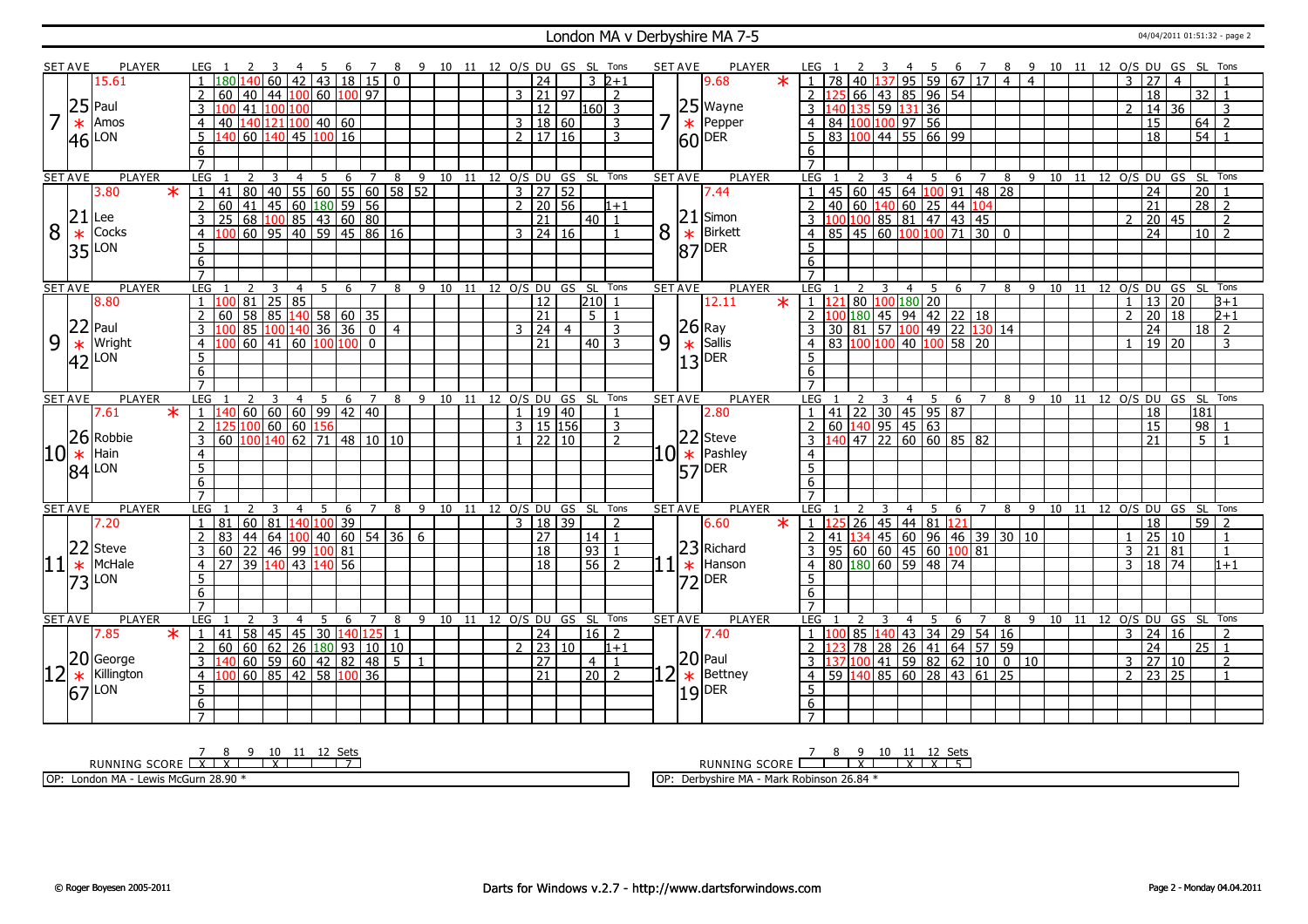### London MA

## Derbyshire MA

| <b>PLAYER</b>     |   |    | W/L WON LOST | AVE         | TAVE           | POINTS DARTS TON FON+ 180 TONS PLAYER |     |    |    |         |                      | W/L WON LOST |    | AVE         | <b>TAVE</b> | <b>POINTS DARTS</b> |     |    |    |              | $TON   TON + 180   TONS$ |
|-------------------|---|----|--------------|-------------|----------------|---------------------------------------|-----|----|----|---------|----------------------|--------------|----|-------------|-------------|---------------------|-----|----|----|--------------|--------------------------|
| Chris Stevens     |   |    |              |             | 2.40           | 1179                                  | 51  |    |    | $2+0$   | Mark Robinson        |              |    | 26.84       | 8.88        | 1503                | 56  |    |    | 0            | $8 + 0$                  |
| Richard Angelo    |   |    |              | 23.44       | 4.97           | 1828                                  | 78. |    |    |         | 4+0 Gary Fenn        |              |    | 25.17 10.00 |             | 1938                | 77  |    |    | 0            | $8 + 0$                  |
| Paul Killington   |   |    |              | 21.22       | 9.37           | 2313                                  | 109 |    |    |         | 9+0 Robert Needham   |              |    | 22.54       | 9.31        | 2457                | 109 | 6  |    | 0            | $8 + 0$                  |
| Richie Buckell    |   |    |              | 21.80       | 9.00           | 2333                                  | 107 |    |    |         | 8+0   Tim Daniels    |              |    | 21.72       | 8.41        | 2281                | 105 |    |    | 0            | $8 + 0$                  |
| Lewis McGurn      |   |    |              | 28.90       | 10.30          | 1503                                  | 52  | 8  |    |         | 9+0   Mick Chapman   |              |    | 22.65       | 3.40        | 1155                | 51  |    |    | 0            | $3 + 0$                  |
| Graham Rackstraw  |   |    |              | 22.77       | 6.50           | 1503                                  | 66  |    |    |         | $6+0$ Reece Spurr    |              |    | 18.40       | 2.44        | 1159                | 63  |    |    | 0            | $2 + 0$                  |
| Paul Amos         |   |    |              | 25.46 15.61 |                | 2342                                  | 92  |    |    |         | 13+1 Wayne Pepper    |              |    | 25.60       | 9.68        | 2355                | 92  |    |    | 0            | $8 + 0$                  |
| Lee Cocks         | w |    |              | 21.35       | 3.80           | 1964                                  | 92  |    |    | $3 + 1$ | <b>Simon Birkett</b> |              |    | 21.87       | 7.44        | 1946                | 89  | 6  |    | 0            | $7 + 0$                  |
| Paul Wright       |   |    |              | 22.42       | 8.80           | 1749                                  | 78  |    |    |         | 8+0   Ray Sallis     |              |    | 26.13 12.11 |             | 1986                | 76  | 8  |    |              | $10 + 2$                 |
| Robbie Hain       |   |    |              | 26.84       | .61            | 1503                                  | 56  |    |    |         | 6+0 Steve Pashley    |              |    | 22.57       | 2.80        | 1219                | 54  | 0  |    | 0            | $2 + 0$                  |
| Steve McHale      |   |    |              | 22.73       | $^{\prime}.20$ | 1841                                  | 81  |    |    |         | 6+0 Richard Hanson   |              |    | 23.72       | 6.60        | 1945                | 82  |    |    |              | $5 + 1$                  |
| George Killington |   |    |              | 20.67       | 7.85           | 1964                                  | 95  |    |    | $6 + 1$ | <b>IPaul Bettney</b> |              |    | 20.19       | 7.40        | 1979                | 98  |    |    | $\mathbf{0}$ | $6+0$                    |
| <b>TOTALS</b>     | W | 26 |              | 23.01       |                | 22022                                 | 957 | 59 | 18 |         | $ 80+3 $ TOTALS      |              | 26 | 23.03       |             | 21923               | 952 | 55 | 17 |              | $75 + 3$                 |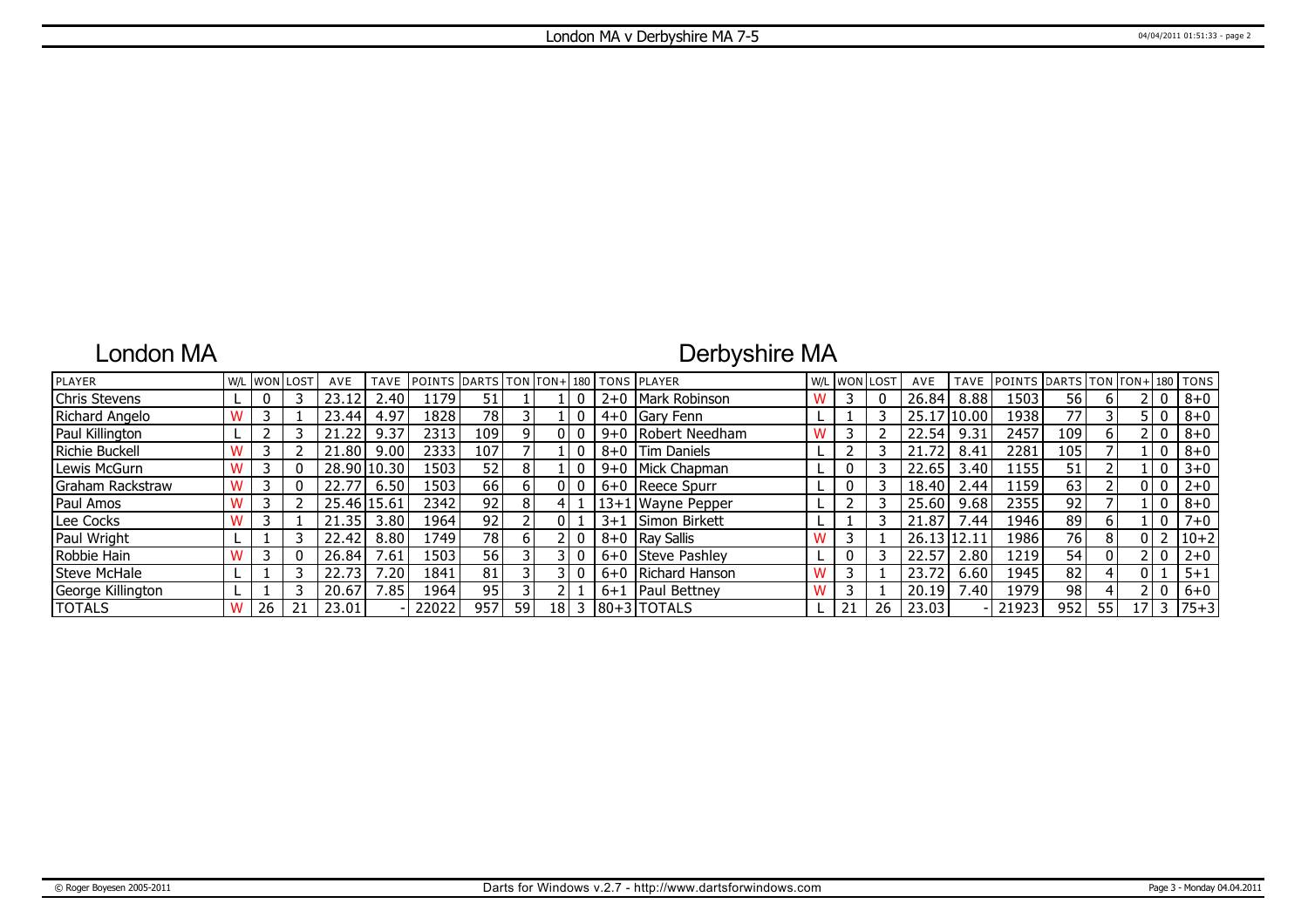#### London WA v Derbyshire WA 2-4 04/04/2011 14:30:47 - page 1

|                | <b>SET AVE</b> | <b>PLAYER</b>       |        |                |                                                    |                                                                     |                 |                |                |     |                 |                                          |              | 8 9 10 11 12 O/S DU GS SL Tons           |                |              |               |                              |                               |                |   | <b>SET AVE</b> | <b>PLAYER</b>                                                              |                     |              |                 |                |                |                       | - 6                              | $\overline{7}$  | 8                                                                                                                                                               |                                                          |                                                              |                                                                                                                                         |                |                       |                     |                | 9 10 11 12 O/S DU GS SL Tons   |  |
|----------------|----------------|---------------------|--------|----------------|----------------------------------------------------|---------------------------------------------------------------------|-----------------|----------------|----------------|-----|-----------------|------------------------------------------|--------------|------------------------------------------|----------------|--------------|---------------|------------------------------|-------------------------------|----------------|---|----------------|----------------------------------------------------------------------------|---------------------|--------------|-----------------|----------------|----------------|-----------------------|----------------------------------|-----------------|-----------------------------------------------------------------------------------------------------------------------------------------------------------------|----------------------------------------------------------|--------------------------------------------------------------|-----------------------------------------------------------------------------------------------------------------------------------------|----------------|-----------------------|---------------------|----------------|--------------------------------|--|
|                |                | 4.25                |        |                | 85                                                 | 55                                                                  | 70              |                | 58             |     | 55 58           |                                          |              |                                          |                |              |               | $\overline{21}$              | 68                            |                |   |                | $\ast$<br>4.63                                                             |                     |              |                 | 45             |                | $44 \mid 41$          |                                  |                 | 123 26 100                                                                                                                                                      |                                                          |                                                              |                                                                                                                                         |                | $\overline{23}$       |                     | 100            |                                |  |
|                |                |                     |        |                | 40<br>55                                           | 125                                                                 |                 |                |                |     |                 |                                          |              | $\boxed{45}$ $\boxed{100}$ 38 58 30 0 10 |                |              |               | $2 \ 29 \ 10$                |                               | $\overline{z}$ |   |                |                                                                            |                     |              |                 |                |                |                       |                                  |                 |                                                                                                                                                                 | 81 79 26 10 26 60 45 24                                  |                                                              |                                                                                                                                         |                | $\overline{27}$       |                     | 143            |                                |  |
|                |                | $17$ Kerry          |        | 3              | 60                                                 | $141$ 60 60                                                         |                 |                |                |     |                 |                                          |              |                                          |                |              |               | $\overline{24}$              | 53 1                          |                |   |                | $17$ Rachel                                                                |                     |              |                 |                |                |                       |                                  |                 |                                                                                                                                                                 |                                                          |                                                              |                                                                                                                                         |                |                       | 26 91               |                |                                |  |
|                |                |                     |        |                |                                                    |                                                                     |                 |                |                |     |                 | $100$ 43 59 25                           |              |                                          |                |              |               |                              |                               |                |   |                |                                                                            |                     |              |                 |                |                |                       |                                  |                 |                                                                                                                                                                 |                                                          | 47 7 81 140 7 21 41 66 91<br>58 85 45 36 60 45 5 23 42 19 83 |                                                                                                                                         | 2              |                       |                     |                |                                |  |
|                | $\ast$         | Simmons             |        | $\overline{4}$ | $61$ 85 100 95 60 76 18 0 3 1                      |                                                                     |                 |                |                |     |                 |                                          |              |                                          | $\Omega$       |              |               | 33                           | $\overline{2}$                | $\overline{1}$ |   | $\ast$         | Bird                                                                       |                     |              |                 |                |                |                       |                                  |                 |                                                                                                                                                                 |                                                          |                                                              |                                                                                                                                         |                | $3 \mid 33 \mid 83$   |                     |                |                                |  |
|                |                | <b>58</b> LON       |        | $\overline{5}$ |                                                    |                                                                     |                 |                |                |     |                 |                                          |              |                                          |                |              |               |                              |                               |                |   |                | $ 07 $ DER                                                                 | 5                   |              |                 |                |                |                       |                                  |                 |                                                                                                                                                                 |                                                          |                                                              |                                                                                                                                         |                |                       |                     |                |                                |  |
|                |                |                     |        | 6              |                                                    |                                                                     |                 |                |                |     |                 |                                          |              |                                          |                |              |               |                              |                               |                |   |                |                                                                            | 6                   |              |                 |                |                |                       |                                  |                 |                                                                                                                                                                 |                                                          |                                                              |                                                                                                                                         |                |                       |                     |                |                                |  |
|                |                |                     |        | $\overline{7}$ |                                                    |                                                                     |                 |                |                |     |                 |                                          |              |                                          |                |              |               |                              |                               |                |   |                |                                                                            | $\overline{7}$      |              |                 |                |                |                       |                                  |                 |                                                                                                                                                                 |                                                          |                                                              |                                                                                                                                         |                |                       |                     |                |                                |  |
|                | <b>SET AVE</b> | <b>PLAYER</b>       |        | LEG            | 2                                                  | 3                                                                   |                 | $\overline{4}$ | -5             | 6   | 7               | 8                                        |              | 9 10 11 12 O/S DU GS SL Tons             |                |              |               |                              |                               |                |   | <b>SET AVE</b> | <b>PLAYER</b>                                                              | LEG <sub>1</sub>    |              |                 | $\overline{3}$ |                |                       | 4 5 6 7                          |                 |                                                                                                                                                                 |                                                          |                                                              |                                                                                                                                         |                |                       |                     |                | 8 9 10 11 12 0/S DU GS SL Tons |  |
|                |                | 4.04                | $\ast$ | $\mathbf{1}$   | 45                                                 | $100$ 41 81 81 41 92                                                |                 |                |                |     |                 |                                          |              |                                          |                |              |               | $\overline{21}$              | 20                            |                |   |                | 3.25                                                                       |                     |              |                 |                |                |                       | 45 83 66 85 125 73 24            |                 |                                                                                                                                                                 |                                                          |                                                              |                                                                                                                                         | $\mathbf{1}$   |                       | $19$ 24             |                |                                |  |
|                |                |                     |        | $\overline{2}$ | 83                                                 |                                                                     |                 |                |                |     |                 | $30   95   100   41   104   16   16   0$ |              |                                          |                |              |               | $\overline{27}$              | $16 \overline{\smash{)}2}$    |                |   |                |                                                                            |                     |              |                 |                |                |                       |                                  |                 |                                                                                                                                                                 |                                                          |                                                              |                                                                                                                                         | $\mathbf{3}$   |                       | $30 \ 20$           |                | $\mathbf{1}$                   |  |
|                |                | $19$ Hayley         |        | $\overline{3}$ | 60                                                 | $\frac{60}{45}$ $\frac{60}{100}$ $\frac{100}{55}$ $\frac{21}{42}$ 0 |                 |                |                |     |                 |                                          |              |                                          |                |              |               | $\sqrt{24}$                  | $\overline{79}$               | $\overline{1}$ |   |                | $ 21 $ Tracey                                                              | 3                   |              |                 |                |                |                       |                                  |                 |                                                                                                                                                                 | 26 15 100 55 85 5 5 45 95 20<br>26 100 30 85 60 85 75 40 |                                                              |                                                                                                                                         | $\mathbf{1}$   |                       | 22   40             |                | $\overline{1}$                 |  |
| $\overline{2}$ | $\ast$         | Plume               |        | $\overline{4}$ |                                                    |                                                                     |                 |                |                |     |                 |                                          |              |                                          |                |              |               |                              |                               |                |   | $\ast$         | Johnson                                                                    | $\overline{4}$      |              |                 |                |                |                       |                                  |                 |                                                                                                                                                                 |                                                          |                                                              |                                                                                                                                         |                |                       |                     |                |                                |  |
|                |                | $28$ $\mu$ on       |        | $\overline{5}$ |                                                    |                                                                     |                 |                |                |     |                 |                                          |              |                                          |                |              |               |                              |                               |                |   | 17             | DER                                                                        | $\overline{5}$      |              |                 |                |                |                       |                                  |                 |                                                                                                                                                                 |                                                          |                                                              |                                                                                                                                         |                |                       |                     |                |                                |  |
|                |                |                     |        | 6              |                                                    |                                                                     |                 |                |                |     |                 |                                          |              |                                          |                |              |               |                              |                               |                |   |                |                                                                            | 6                   |              |                 |                |                |                       |                                  |                 |                                                                                                                                                                 |                                                          |                                                              |                                                                                                                                         |                |                       |                     |                |                                |  |
|                |                |                     |        | $\overline{7}$ |                                                    |                                                                     |                 |                |                |     |                 |                                          |              |                                          |                |              |               |                              |                               |                |   |                |                                                                            | $\overline{7}$      |              |                 |                |                |                       |                                  |                 |                                                                                                                                                                 |                                                          |                                                              |                                                                                                                                         |                |                       |                     |                |                                |  |
|                | <b>SET AVE</b> | <b>PLAYER</b>       |        | LEG            |                                                    | 3                                                                   | $\overline{4}$  |                | 5 <sup>5</sup> | 6   |                 | 78                                       |              | 9 10 11 12 O/S DU GS SL Tons             |                |              |               |                              |                               |                |   | <b>SET AVE</b> | <b>PLAYER</b>                                                              | LEG <sub>1</sub>    |              |                 | 3              | $\overline{4}$ | 5                     | $6^{\circ}$                      |                 |                                                                                                                                                                 |                                                          | 7 8 9 10 11                                                  |                                                                                                                                         |                |                       |                     |                | 12 O/S DU GS SL Tons           |  |
|                |                | 6.54                |        | $\mathbf{1}$   | 61                                                 |                                                                     |                 |                |                |     |                 |                                          |              | 60 60 45 26 23 41 92 26 33 26 8 2 35 8   |                |              |               |                              |                               |                |   |                | 2.40<br>$\ast$                                                             |                     | $1 \vert 81$ | $26$ 45 12 100  |                |                |                       |                                  |                 |                                                                                                                                                                 | 40 43 60 21                                              | 48 19                                                        | $\overline{\phantom{0}}$                                                                                                                |                | 36                    |                     | 6 <sup>1</sup> | $\overline{\mathbf{1}}$        |  |
|                |                |                     |        | 2              | 85                                                 | 26 30                                                               | $\overline{40}$ |                |                |     |                 | 100 60 60 75 21                          |              | $\overline{0}$                           | $\overline{4}$ |              |               | 3 33 4                       |                               | $\overline{1}$ |   |                |                                                                            | 2 1                 |              |                 |                |                |                       |                                  |                 |                                                                                                                                                                 |                                                          |                                                              | 140 55 60 26 60 29 41 26 32 0<br>28 40 62 60 60 60 99 0 23 34 35<br>36 81 40 22 60 20 41 41 61 59 24 16<br>40 95 43 60 85 41 57 0 40 40 |                | $\overline{30}$       |                     | 32             |                                |  |
|                |                | $ 15 $ Susan        |        | $\overline{3}$ | 43<br>41                                           |                                                                     | 100 120         |                |                |     |                 | $\overline{26}$ 60 48 23 20              |              | $\Omega$                                 |                |              |               | 30                           | $\sqrt{20}$ 2                 |                |   |                | $15$ Rachel                                                                |                     |              |                 |                |                |                       |                                  |                 |                                                                                                                                                                 |                                                          |                                                              |                                                                                                                                         | 3              |                       | $33 \overline{)35}$ |                |                                |  |
| 3              |                | Holt                |        | $\overline{4}$ | 22                                                 |                                                                     |                 |                |                |     |                 |                                          |              | $\overline{2}$                           | $\overline{0}$ | $\mathbf{0}$ |               | $\overline{36}$              | $\overline{2}$ $\overline{2}$ |                | 3 |                | Ayres                                                                      |                     |              |                 |                |                |                       |                                  |                 |                                                                                                                                                                 |                                                          |                                                              |                                                                                                                                         | $\overline{1}$ |                       | $34 \mid 16$        |                |                                |  |
|                | $\ast$         |                     |        |                |                                                    |                                                                     |                 |                |                |     |                 | 60 80 45 100 134 0 50 6                  |              |                                          |                |              |               |                              |                               | $\overline{1}$ |   |                |                                                                            | 4                   |              |                 |                |                |                       |                                  |                 |                                                                                                                                                                 |                                                          |                                                              |                                                                                                                                         |                |                       |                     |                |                                |  |
|                |                | $37$ LON            |        | 5              | 60                                                 |                                                                     |                 |                |                |     |                 |                                          |              |                                          |                |              |               | <b>27</b>                    | 8                             |                |   |                | $\begin{array}{c} \hline \textbf{*} \\ \textbf{23} \text{DER} \end{array}$ |                     |              |                 |                |                |                       |                                  |                 |                                                                                                                                                                 |                                                          |                                                              |                                                                                                                                         |                | $2 \mid 29 \mid 40$   |                     |                |                                |  |
|                |                |                     |        | 6              |                                                    |                                                                     |                 |                |                |     |                 |                                          |              |                                          |                |              |               |                              |                               |                |   |                |                                                                            | 6                   |              |                 |                |                |                       |                                  |                 |                                                                                                                                                                 |                                                          |                                                              |                                                                                                                                         |                |                       |                     |                |                                |  |
|                |                |                     |        | $\overline{7}$ |                                                    |                                                                     |                 |                |                |     |                 |                                          |              |                                          |                |              |               |                              |                               |                |   |                |                                                                            |                     |              |                 |                |                |                       |                                  |                 |                                                                                                                                                                 |                                                          |                                                              |                                                                                                                                         |                |                       |                     |                |                                |  |
|                |                |                     |        |                |                                                    |                                                                     |                 |                |                |     |                 |                                          |              |                                          |                |              |               |                              |                               |                |   |                |                                                                            |                     |              |                 |                |                |                       |                                  |                 |                                                                                                                                                                 |                                                          |                                                              |                                                                                                                                         |                | 12 0/S DU GS SL       |                     |                | Tons                           |  |
|                | <b>SET AVE</b> | <b>PLAYER</b>       |        | <b>LEG</b>     |                                                    |                                                                     |                 | $\overline{4}$ | 5              | 6   | $7\overline{ }$ | 8                                        |              |                                          |                |              |               | 9 10 11 12 0/S DU GS SL Tons |                               |                |   | <b>SET AVE</b> | <b>PLAYER</b>                                                              | LEG                 |              |                 |                |                | 5<br>4                |                                  | $6\overline{7}$ |                                                                                                                                                                 |                                                          | 8 9 10 11                                                    |                                                                                                                                         |                |                       |                     |                |                                |  |
|                |                | 5.00                | $\ast$ |                |                                                    |                                                                     |                 |                |                |     |                 |                                          |              |                                          |                |              | $\mathcal{L}$ | 23 32                        |                               |                |   |                | 8.50                                                                       |                     | 55           |                 |                |                |                       | 60   60   60   60   41   45      |                 |                                                                                                                                                                 |                                                          |                                                              |                                                                                                                                         |                | 21                    |                     | 120            |                                |  |
|                |                |                     |        | $\overline{2}$ | 81 100 60 44 44 94 46 32<br>40 32 55 60 60         |                                                                     |                 |                |                |     |                 |                                          |              |                                          |                |              |               | 15                           | 254                           |                |   |                |                                                                            |                     |              |                 | 41 41          |                |                       | 1408177                          |                 |                                                                                                                                                                 |                                                          |                                                              |                                                                                                                                         |                | 3   18   77           |                     |                | $\mathcal{L}$                  |  |
|                | 21             | Tammy               |        | 3              | 100                                                | 28 100 100 70 55 32                                                 |                 |                |                |     |                 |                                          |              |                                          |                |              |               | 21                           | $\boxed{16}$ 3                |                |   |                | $22$ Jane                                                                  |                     |              |                 |                |                |                       |                                  |                 |                                                                                                                                                                 |                                                          |                                                              |                                                                                                                                         | $\mathbf{3}$   | 21                    | 20                  |                | $\overline{3}$                 |  |
| $\overline{4}$ | $\ast$         | Mackenzie           |        | $\overline{4}$ | 68                                                 |                                                                     |                 |                |                |     |                 |                                          |              |                                          |                |              |               | 21                           | $\overline{7}$                | $\overline{1}$ | 4 |                | $\star$ Densley                                                            |                     |              |                 |                |                |                       |                                  |                 | $\begin{array}{ c c c c c c c c c } \hline 3 & 41 & 121 & 100 & 45 & 43 & 131 & 20 \\ \hline 4 & 60 & 60 & 137 & 60 & 100 & 24 & 40 & 20 \\ \hline \end{array}$ |                                                          |                                                              |                                                                                                                                         |                | $2\sqrt{23}\sqrt{20}$ |                     |                | $\overline{2}$                 |  |
|                |                |                     |        | 5              |                                                    |                                                                     |                 |                |                |     |                 |                                          |              |                                          |                |              |               |                              |                               |                |   |                |                                                                            | 5                   |              |                 |                |                |                       |                                  |                 |                                                                                                                                                                 |                                                          |                                                              |                                                                                                                                         |                |                       |                     |                |                                |  |
|                |                | $59$ <sup>LON</sup> |        | 6              |                                                    |                                                                     |                 |                |                |     |                 |                                          |              |                                          |                |              |               |                              |                               |                |   |                | $ 70 $ <sup>DER</sup>                                                      | 6                   |              |                 |                |                |                       |                                  |                 |                                                                                                                                                                 |                                                          |                                                              |                                                                                                                                         |                |                       |                     |                |                                |  |
|                |                |                     |        | $\overline{7}$ |                                                    |                                                                     |                 |                |                |     |                 |                                          |              |                                          |                |              |               |                              |                               |                |   |                |                                                                            | $\overline{7}$      |              |                 |                |                |                       |                                  |                 |                                                                                                                                                                 |                                                          |                                                              |                                                                                                                                         |                |                       |                     |                |                                |  |
|                | <b>SET AVE</b> | <b>PLAYER</b>       |        | <b>LEG</b>     |                                                    |                                                                     |                 |                |                |     |                 | 8                                        |              | 9 10 11 12 0/S DU GS SL                  |                |              |               |                              |                               | Tons           |   | <b>SET AVE</b> | <b>PLAYER</b>                                                              | <b>LEG</b>          |              |                 | 3              | $\overline{4}$ | 5                     | 6                                | $\overline{7}$  |                                                                                                                                                                 |                                                          |                                                              | 8 9 10 11 12 0/S DU GS SL                                                                                                               |                |                       |                     |                | Tons                           |  |
|                |                | 7.86                |        | $\mathbf{1}$   | 60                                                 |                                                                     |                 |                |                |     |                 |                                          |              |                                          |                |              |               | 2   20   24                  |                               |                |   |                | 3.25<br>$\star$                                                            | $\mathbf{1}$        |              |                 |                |                |                       |                                  |                 |                                                                                                                                                                 |                                                          |                                                              |                                                                                                                                         |                | 21                    |                     | 1771           |                                |  |
|                |                |                     |        | $\overline{2}$ |                                                    | 2 3 4 5 6 7<br>83 81 95 64 94 24<br>$45 \ 85 \ 26$                  |                 |                |                |     |                 |                                          |              |                                          |                |              |               | 24                           | 16   1                        |                |   |                |                                                                            | 2                   |              |                 |                |                |                       | 60   45   60   60   45   43   11 |                 |                                                                                                                                                                 |                                                          |                                                              |                                                                                                                                         | 3              | $\overline{24}$       |                     | 54             | -1                             |  |
|                |                |                     |        | 3              |                                                    |                                                                     |                 |                |                |     |                 | 55 60 95 19                              |              |                                          |                |              |               |                              |                               | $\overline{4}$ |   |                | $18$ Jackie                                                                | 3                   |              |                 |                |                |                       |                                  |                 | $\mid$ 61   80   70   85   26   125   0   54                                                                                                                    |                                                          |                                                              |                                                                                                                                         |                |                       |                     |                | 217 1                          |  |
|                |                | $25$ Clare          |        |                | 100 140 100 125<br>121<br>100                      |                                                                     |                 |                | 36             |     |                 |                                          |              |                                          |                |              |               | $2 \mid 14 \mid 36$          |                               | $\overline{z}$ |   |                |                                                                            |                     |              | 43 100 60 66 15 |                |                |                       |                                  |                 |                                                                                                                                                                 |                                                          |                                                              |                                                                                                                                         |                | $\overline{15}$       |                     |                |                                |  |
| 5              | $\ast$         | <b>Bywaters</b>     |        | $\overline{4}$ |                                                    |                                                                     | 81 76 41 59 23  |                |                |     |                 |                                          |              |                                          |                |              |               | $2 \mid 20 \mid 23$          |                               |                | 5 | $\ast$         | Sweet                                                                      |                     |              |                 |                |                |                       | 4 100 95 41 55 40 26             |                 |                                                                                                                                                                 |                                                          |                                                              |                                                                                                                                         |                | 18                    |                     |                | $\overline{144}$ 1             |  |
|                |                | 49 LON              |        | 5              |                                                    |                                                                     |                 |                |                |     |                 |                                          |              |                                          |                |              |               |                              |                               |                |   |                | <b>79 DER</b>                                                              | 5                   |              |                 |                |                |                       |                                  |                 |                                                                                                                                                                 |                                                          |                                                              |                                                                                                                                         |                |                       |                     |                |                                |  |
|                |                |                     |        | $6\overline{}$ |                                                    |                                                                     |                 |                |                |     |                 |                                          |              |                                          |                |              |               |                              |                               |                |   |                |                                                                            | 6                   |              |                 |                |                |                       |                                  |                 |                                                                                                                                                                 |                                                          |                                                              |                                                                                                                                         |                |                       |                     |                |                                |  |
|                |                |                     |        | $\overline{7}$ |                                                    |                                                                     |                 |                |                |     |                 |                                          |              |                                          |                |              |               |                              |                               |                |   |                |                                                                            |                     |              |                 |                |                |                       |                                  |                 |                                                                                                                                                                 |                                                          |                                                              |                                                                                                                                         |                |                       |                     |                |                                |  |
|                | <b>SET AVE</b> | <b>PLAYER</b>       |        | $LEG$ 1        |                                                    |                                                                     | $\overline{4}$  |                | 5              |     | 6 7             | 8                                        |              | 9 10 11 12 0/S DU GS SL Tons             |                |              |               |                              |                               |                |   | <b>SET AVE</b> | <b>PLAYER</b>                                                              | LEG <sub>1</sub>    |              |                 |                |                | - 5<br>$\overline{4}$ | 6                                | $\overline{7}$  | 8                                                                                                                                                               | 9                                                        |                                                              |                                                                                                                                         |                |                       |                     |                | 10 11 12 O/S DU GS SL Tons     |  |
|                |                | 8.95                | $\ast$ | $\mathbf{1}$   | 60<br>60                                           |                                                                     | 22 85           |                |                |     |                 |                                          |              | 40 26 45 66 40 57                        |                |              |               | 3   30   57                  |                               |                |   |                | 3.00                                                                       |                     |              |                 |                |                |                       |                                  |                 |                                                                                                                                                                 | 45   55   80   41   30   60   45   22   96               |                                                              |                                                                                                                                         |                | $\overline{27}$       |                     | 27             |                                |  |
|                |                |                     |        | $\overline{2}$ | 60<br>l 45                                         |                                                                     | 100 41          |                | 100            | 100 |                 | 15 24                                    |              |                                          |                |              |               | 24                           | $16$ 3                        |                |   |                |                                                                            |                     |              |                 |                |                |                       |                                  |                 |                                                                                                                                                                 | 45 60 100 45 60 45 41 39 66                              |                                                              |                                                                                                                                         | $\mathbf{3}$   | $\overline{27}$       | 66                  |                |                                |  |
|                |                | $19$ Jacqeline      |        | 3              | $\overline{39}$<br>60                              |                                                                     |                 |                |                |     |                 | $100$ 25 $100$ 99 20 40 18               |              |                                          |                |              |               | 3   27   18                  |                               | $\overline{2}$ |   | $17$ Jo        |                                                                            |                     |              |                 |                |                |                       |                                  |                 | 66 60 45 60 60 40 45 41                                                                                                                                         |                                                          |                                                              |                                                                                                                                         |                | $\overline{24}$       |                     | 84             |                                |  |
| 6              | $\ast$         | Saunders            |        | $\overline{4}$ |                                                    |                                                                     |                 |                |                |     |                 |                                          | $\mathbf{0}$ |                                          |                |              |               | 27                           | 32 1                          |                | 6 | $\rightarrow$  | Oldershaw                                                                  |                     |              |                 |                |                |                       |                                  |                 |                                                                                                                                                                 |                                                          | - 5                                                          |                                                                                                                                         | 3              | 30                    |                     | $5^{\circ}$    | $\overline{2}$                 |  |
|                |                | $20$ LON            |        | 5              | 140 60 40 45 45 41 41 57<br>140 115 41 45 64 56 40 |                                                                     |                 |                |                |     |                 |                                          |              |                                          |                |              |               | 2 20 40                      |                               | $\overline{2}$ |   |                |                                                                            |                     |              |                 |                |                |                       |                                  |                 |                                                                                                                                                                 | 4 100 95 100 26 45 80 35 15 0<br>5 64 30 85 26 43 60     |                                                              |                                                                                                                                         |                | $\overline{18}$       |                     | 1931           |                                |  |
|                |                |                     |        | 6              |                                                    |                                                                     |                 |                |                |     |                 |                                          |              |                                          |                |              |               |                              |                               |                |   |                | $ 47 $ <sup>DER</sup>                                                      | 6<br>$\overline{7}$ |              |                 |                |                |                       |                                  |                 |                                                                                                                                                                 |                                                          |                                                              |                                                                                                                                         |                |                       |                     |                |                                |  |

RUNNING SCORE 1 2 3 4 5 X 6 X Sets 2

OP: London WA - Clare Bywaters 25.49 \*

RUNNING SCORE 1 X 2 X 3 X 4 X 5 6 Sets 4

OP: Derbyshire WA - Jane Densley 22.70 \*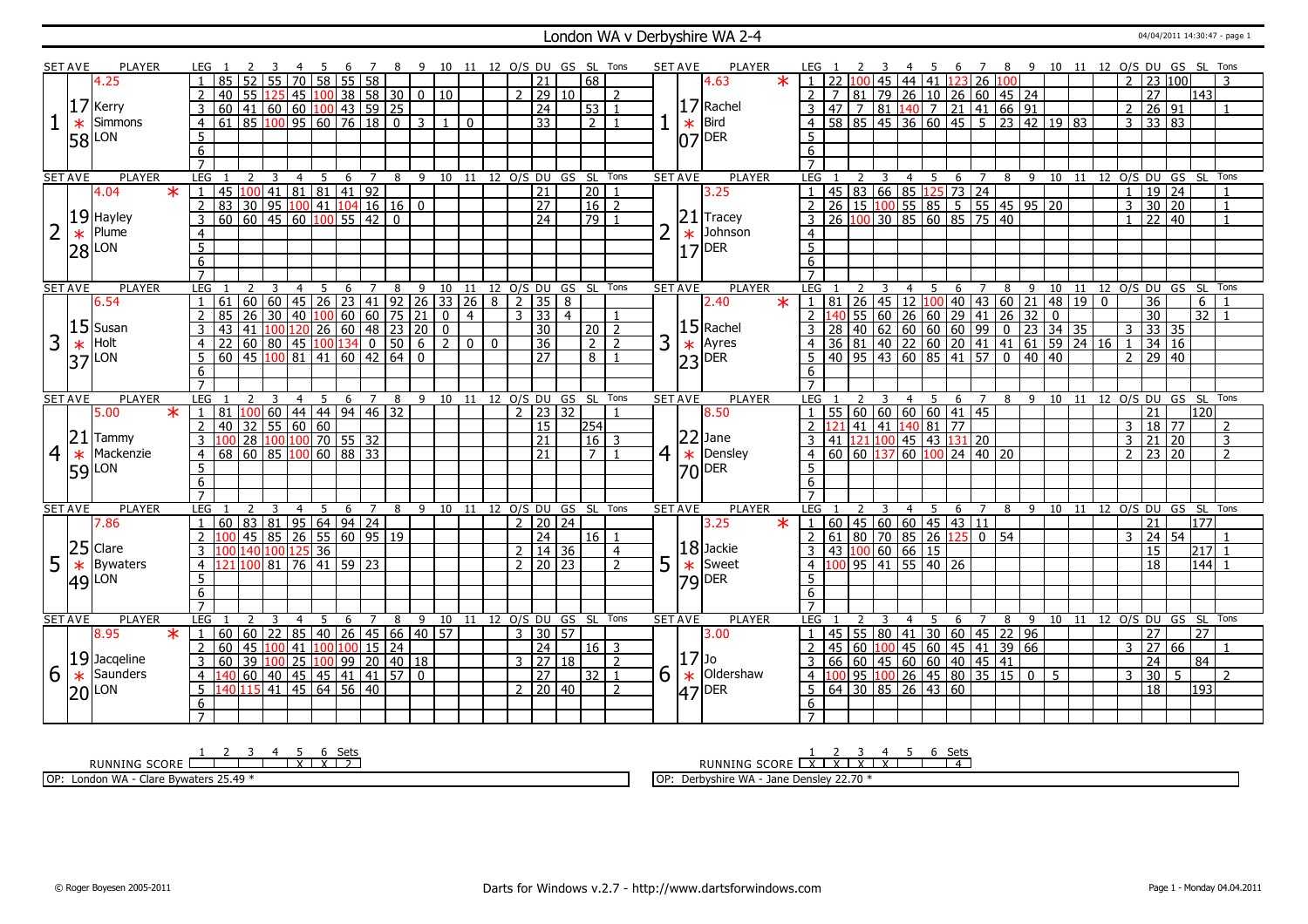### London WA

# Derbyshire WA

| <b>IPLAYER</b>       |  | <b>W/L WON LOST</b> | AVE    |                   | TAVE POINTS DARTS TON FON+1180 TONS PLAYER |                  |  |  |                    |    | l w/l lwon llost | AVE   |                | TAVE   POINTS   DARTS   TON   TON+   180   TONS |                 |    |     |         |
|----------------------|--|---------------------|--------|-------------------|--------------------------------------------|------------------|--|--|--------------------|----|------------------|-------|----------------|-------------------------------------------------|-----------------|----|-----|---------|
| <b>Kerry Simmons</b> |  |                     | 7.58   | 4.25'             | 1881                                       | 107              |  |  | 4+0   Rachel Bird  |    |                  | 17.07 | 4.63           | 1861                                            | 109             |    |     | $4 + 0$ |
| Hayley Plume         |  |                     | 19.28  | 4.04              | 13881                                      | 72 I             |  |  | 4+0 Tracey Johnson |    |                  |       | 0.25           | 1503                                            | 71 <sub>1</sub> |    |     | $3 + 0$ |
| Susan Holt           |  |                     |        | 6.54              | 2475                                       | 161 <sub>1</sub> |  |  | 6+0   Rachel Avres |    |                  | 15.23 | $2.40^{\circ}$ | 2467                                            | 162             |    |     | $2+0$   |
| Tammy Mackenzie      |  |                     | 21.59' | 5.00 <sup>1</sup> | 1727                                       | 80               |  |  | 5+0 Jane Densley   |    |                  | 22.70 | 8.50           | 1884                                            | 83              |    |     | $7 + 0$ |
| Clare Bywaters       |  |                     | 25.49  | 7.86 <sub>1</sub> | !988                                       | 78               |  |  | 7+0 Jackie Sweet   |    |                  | 18.79 | 3.25           | 1466 l                                          | 78 I            |    | 010 | $3 + 0$ |
| Jacgeline Saunders   |  |                     | 19.20  | 8.95              | 2457                                       | 128 l            |  |  | 8+0 Jo Oldershaw   |    |                  | 17.47 | $.00\%$        | 2201                                            | 126             |    |     | $3 + 0$ |
| <b>TOTALS</b>        |  |                     | 19.04  |                   | 11916                                      | 626 l            |  |  | 134+01TOTALS       | IJ | 10               | 18.10 |                | 11382                                           | 629             | 19 |     | $22+0$  |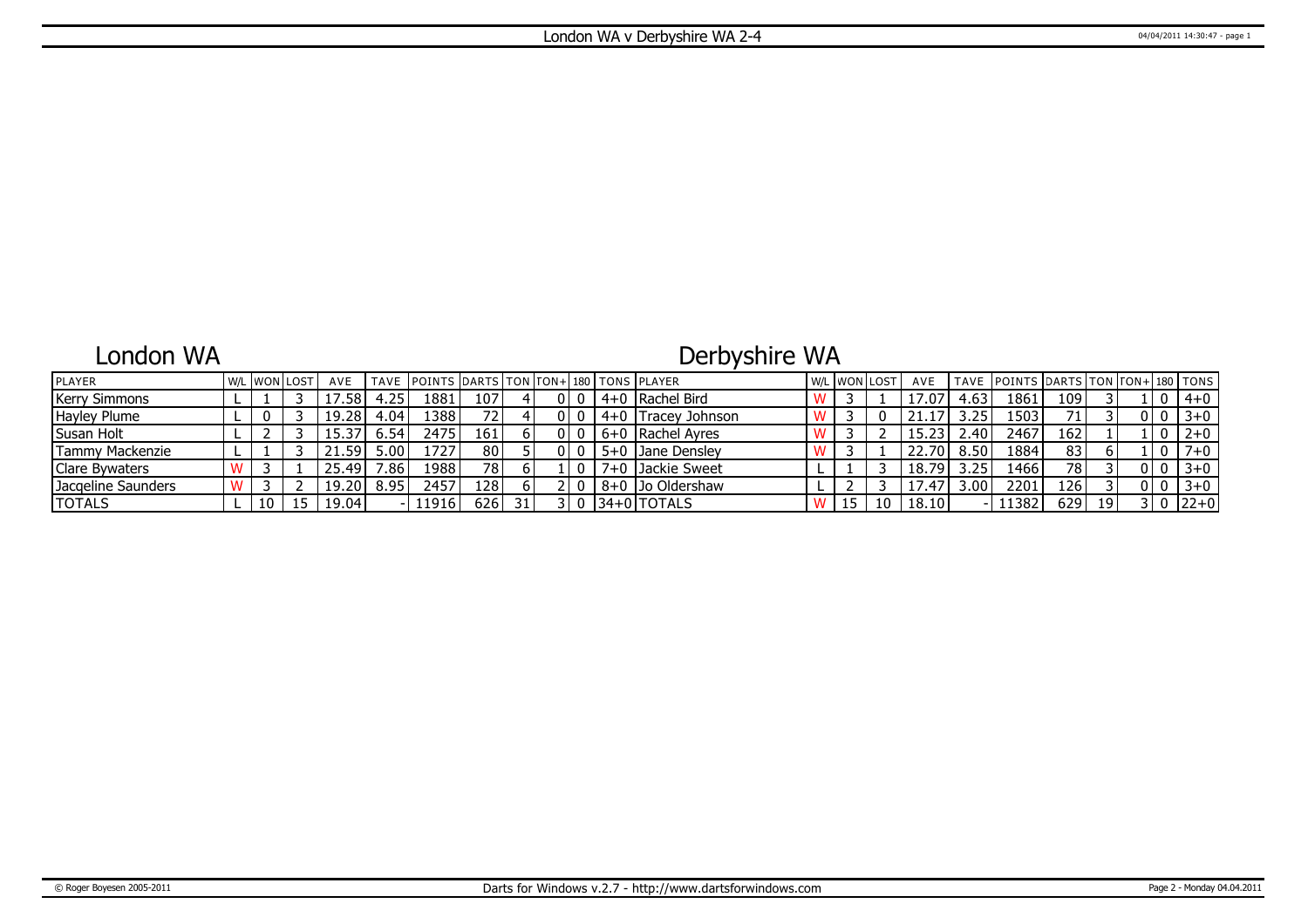#### London MB v Derbyshire MB 6-6 04/04/2011 01:52:05 - page 1

|                | <b>SET AVE</b> | PLAYER                    |                 | LEG 1                                                            |                                                      | -3                   | -4             | - 5 | 6 | $\overline{7}$ |                 |                    |                                            |             |   |  |                     |                | 8 9 10 11 12 O/S DU GS SL Tons |                            | SET AVE        |                 | PLAYER                            |         | LEG 1                                            | <sup>2</sup>                    |                |                |     |                                                                                 |                                               |                                                                               |   | 3 4 5 6 7 8 9 10 11 12 O/S DU GS SL Tons                  |            |       |                |                 |                    |                 |                |
|----------------|----------------|---------------------------|-----------------|------------------------------------------------------------------|------------------------------------------------------|----------------------|----------------|-----|---|----------------|-----------------|--------------------|--------------------------------------------|-------------|---|--|---------------------|----------------|--------------------------------|----------------------------|----------------|-----------------|-----------------------------------|---------|--------------------------------------------------|---------------------------------|----------------|----------------|-----|---------------------------------------------------------------------------------|-----------------------------------------------|-------------------------------------------------------------------------------|---|-----------------------------------------------------------|------------|-------|----------------|-----------------|--------------------|-----------------|----------------|
|                |                | 7.14                      | $\overline{1}$  | $\overline{85}$                                                  | 40   100                                             |                      | $70$ 45 32 53  |     |   |                |                 |                    |                                            |             |   |  | 21                  |                | $\overline{76}$ 1              |                            |                |                 | 5.40                              | $\star$ |                                                  |                                 |                |                |     |                                                                                 |                                               | $1   60   140   60   100   57   52   16   16$                                 |   |                                                           |            |       | $\overline{3}$ |                 | 24 16              |                 |                |
|                |                |                           | 2               |                                                                  | 59 60 80 140 13 59 50 30 0                           |                      |                |     |   |                |                 |                    |                                            | $\boxed{0}$ | 8 |  | $\overline{33}$     |                | $2\sqrt{1}$                    |                            |                |                 |                                   |         |                                                  |                                 |                |                |     |                                                                                 |                                               |                                                                               |   | $2   43   60   36   60   9   45   60   84   54   10   40$ |            |       | $\overline{3}$ |                 | 33   40            |                 |                |
|                |                | $19$ Tom                  |                 |                                                                  |                                                      |                      |                |     |   |                |                 |                    |                                            |             |   |  |                     |                |                                |                            |                |                 | $19$ Alan                         |         |                                                  |                                 |                |                |     |                                                                                 |                                               |                                                                               |   |                                                           |            |       |                |                 |                    |                 |                |
|                |                |                           | $\overline{3}$  |                                                                  | 100 140 60 55 100 46                                 |                      |                |     |   |                |                 |                    |                                            |             |   |  | $2 \mid 17 \mid 46$ |                |                                | $\overline{3}$             |                |                 |                                   |         |                                                  |                                 |                |                |     | 6810060804482                                                                   |                                               |                                                                               |   |                                                           |            |       |                | $\overline{18}$ |                    | 67 1            |                |
|                | $\ast$         | McGurn                    | $\overline{4}$  |                                                                  | $\frac{1}{45}$ 26 55 60 41 60 134 40                 |                      |                |     |   |                |                 |                    |                                            |             |   |  | $\overline{24}$     |                | $\boxed{40}$ 1                 |                            |                | $\ast$          | Statham                           |         |                                                  |                                 |                |                |     |                                                                                 |                                               | $4   60   100   60   100   60   41   40   40$                                 |   |                                                           |            |       |                |                 | $3 \ 24 \ 40$      |                 | $\overline{2}$ |
|                | 85             | LON                       | 5               |                                                                  |                                                      |                      |                |     |   |                |                 |                    |                                            |             |   |  |                     |                |                                |                            |                | $\overline{57}$ | DER                               |         | 5                                                |                                 |                |                |     |                                                                                 |                                               |                                                                               |   |                                                           |            |       |                |                 |                    |                 |                |
|                |                |                           | 6               |                                                                  |                                                      |                      |                |     |   |                |                 |                    |                                            |             |   |  |                     |                |                                |                            |                |                 |                                   |         | 6                                                |                                 |                |                |     |                                                                                 |                                               |                                                                               |   |                                                           |            |       |                |                 |                    |                 |                |
|                |                |                           |                 |                                                                  |                                                      |                      |                |     |   |                |                 |                    |                                            |             |   |  |                     |                |                                |                            |                |                 |                                   |         |                                                  |                                 |                |                |     |                                                                                 |                                               |                                                                               |   |                                                           |            |       |                |                 |                    |                 |                |
|                | <b>SET AVE</b> | <b>PLAYER</b>             |                 | <b>LEG</b>                                                       | 2                                                    | $\overline{3}$       | $4 5 6 7$      |     |   |                | 8               |                    |                                            |             |   |  |                     |                | 9 10 11 12 0/S DU GS SL Tons   |                            | <b>SET AVE</b> |                 | <b>PLAYER</b>                     |         | LEG                                              | 2                               |                |                |     | $3 \quad 4 \quad 5 \quad 6$                                                     |                                               |                                                                               |   | 8 9 10 11 12 0/S DU GS SL Tons                            |            |       |                |                 |                    |                 |                |
|                |                | $\overline{\ast}$<br>3.19 | $\mathbf{1}$    | 1 43 60 36 44 28 60 9 60<br>180 28 15 44<br>97 24 75 80 7 60 139 |                                                      |                      |                |     |   |                |                 |                    |                                            |             |   |  | $\overline{24}$     |                | 161                            |                            |                |                 | 6.57                              |         | $\overline{1}$                                   |                                 |                |                |     |                                                                                 | $142$ 60 140 137 96 18 4                      | $\overline{4}$                                                                |   |                                                           |            |       | $\mathbf{3}$   | $\overline{24}$ | $\frac{4}{1}$      |                 |                |
|                |                |                           | $\overline{2}$  |                                                                  |                                                      |                      |                |     |   |                |                 |                    |                                            |             |   |  | $\overline{12}$     |                | $234 1+1$                      |                            |                |                 |                                   |         |                                                  |                                 |                |                |     |                                                                                 |                                               |                                                                               |   |                                                           |            |       | $\overline{2}$ |                 | $\overline{14}$ 65 |                 | $\overline{3}$ |
|                |                | $19$ Chris                | $\overline{3}$  |                                                                  |                                                      |                      |                |     |   |                |                 |                    |                                            |             |   |  | $\overline{21}$     |                | $\boxed{19}$ $\boxed{1}$       |                            |                |                 |                                   |         |                                                  |                                 |                |                |     |                                                                                 | 2 100 140 56 140 65<br>3 81 80 99 43 59 95 44 |                                                                               |   |                                                           |            |       | 2 <sup>1</sup> |                 | 20 44              |                 |                |
|                | $\ast$         | Copeland                  | $\overline{4}$  |                                                                  |                                                      |                      |                |     |   |                |                 |                    |                                            |             |   |  |                     |                |                                |                            | $\overline{2}$ |                 | $\left 25\right $ Gary<br>Bennett |         | $\overline{4}$                                   |                                 |                |                |     |                                                                                 |                                               |                                                                               |   |                                                           |            |       |                |                 |                    |                 |                |
|                |                | LON                       | 5               |                                                                  |                                                      |                      |                |     |   |                |                 |                    |                                            |             |   |  |                     |                |                                |                            |                |                 | DER                               |         | $5^{\circ}$                                      |                                 |                |                |     |                                                                                 |                                               |                                                                               |   |                                                           |            |       |                |                 |                    |                 |                |
|                |                |                           |                 |                                                                  |                                                      |                      |                |     |   |                |                 |                    |                                            |             |   |  |                     |                |                                |                            |                | 91              |                                   |         |                                                  |                                 |                |                |     |                                                                                 |                                               |                                                                               |   |                                                           |            |       |                |                 |                    |                 |                |
|                |                |                           | 6               |                                                                  |                                                      |                      |                |     |   |                |                 |                    |                                            |             |   |  |                     |                |                                |                            |                |                 |                                   |         | 6<br>$\overline{7}$                              |                                 |                |                |     |                                                                                 |                                               |                                                                               |   |                                                           |            |       |                |                 |                    |                 |                |
|                |                |                           | $\overline{7}$  |                                                                  |                                                      |                      |                |     |   |                |                 |                    |                                            |             |   |  |                     |                |                                |                            |                |                 |                                   |         |                                                  |                                 |                |                |     |                                                                                 |                                               |                                                                               |   |                                                           |            |       |                |                 |                    |                 |                |
|                | <b>SET AVE</b> | <b>PLAYER</b>             |                 | <b>LEG</b>                                                       | $\overline{2}$                                       | 3                    | $\overline{4}$ | - 5 | 6 | $\overline{7}$ | 8               |                    |                                            |             |   |  |                     |                | 9 10 11 12 0/S DU GS SL Tons   |                            | <b>SET AVE</b> |                 | <b>PLAYER</b>                     |         | LEG                                              |                                 |                |                |     |                                                                                 |                                               |                                                                               |   | 4 5 6 7 8 9 10 11 12 O/S DU GS SL Tons                    |            |       |                |                 |                    |                 |                |
|                |                | 10.77                     | $\overline{1}$  |                                                                  | 140 140 100 26 55 40<br>100 25 140 60 41 45 82       |                      |                |     |   |                |                 |                    |                                            |             |   |  | 2   17   40         |                |                                | 3                          |                |                 | 11.72                             | $\ast$  | 1 60 70 100 45 85 76<br>2 41 100 45 100 60 55 80 |                                 |                |                |     |                                                                                 |                                               |                                                                               |   |                                                           |            |       |                | 18              |                    | 65              |                |
|                |                |                           |                 |                                                                  |                                                      |                      |                |     |   |                | 8               |                    |                                            |             |   |  | $1 \overline{22}$   | $\overline{8}$ |                                | $\overline{2}$             |                |                 |                                   |         |                                                  |                                 |                |                |     |                                                                                 |                                               |                                                                               |   |                                                           |            |       |                | 21              |                    | $\overline{20}$ | $\overline{2}$ |
|                | 24             | Rob                       |                 |                                                                  |                                                      |                      |                |     |   |                |                 |                    |                                            |             |   |  | 18                  |                | 159                            |                            |                |                 | 24 Robert                         |         |                                                  |                                 |                |                |     |                                                                                 | $60$ $125$ $60$ $30$ $83$ $107$ $36$          |                                                                               |   |                                                           |            |       | $\overline{2}$ |                 | 20 36              |                 | $\overline{2}$ |
| 3              | $\ast$         | Edwards                   | $\overline{4}$  | 45 30 60 85 100 22<br>45 60 100 60 60 60<br>43 120 60 85 137 56  |                                                      |                      |                |     |   |                |                 |                    |                                            |             |   |  | $\overline{18}$     |                | $116$ 1                        |                            | 3              |                 | Wood<br>$\frac{*}{98}$ Moo        |         |                                                  |                                 |                |                |     | 00 100 41 60 100 100                                                            |                                               |                                                                               |   |                                                           |            |       | $\mathcal{P}$  |                 | 17 100             |                 | $\overline{4}$ |
|                | 24             | LON                       | 5               |                                                                  |                                                      |                      |                |     |   |                |                 |                    |                                            |             |   |  | $2 \mid 17 \mid 56$ |                |                                | $\overline{z}$             |                |                 |                                   |         |                                                  |                                 |                |                |     | $\boxed{47}$ $\boxed{100}$ $\boxed{140}$ $\boxed{45}$ $\boxed{40}$ $\boxed{57}$ |                                               |                                                                               |   |                                                           |            |       |                | 18              |                    | 72              | $\mathcal{L}$  |
|                |                |                           | 6               |                                                                  |                                                      |                      |                |     |   |                |                 |                    |                                            |             |   |  |                     |                |                                |                            |                |                 |                                   |         | 6                                                |                                 |                |                |     |                                                                                 |                                               |                                                                               |   |                                                           |            |       |                |                 |                    |                 |                |
|                |                |                           | $\overline{7}$  |                                                                  |                                                      |                      |                |     |   |                |                 |                    |                                            |             |   |  |                     |                |                                |                            |                |                 |                                   |         | $\overline{7}$                                   |                                 |                |                |     |                                                                                 |                                               |                                                                               |   |                                                           |            |       |                |                 |                    |                 |                |
| <b>SET AVE</b> |                |                           |                 |                                                                  |                                                      |                      | 4              | 5   | 6 | 7              | 8               |                    | 9                                          |             |   |  |                     |                |                                | 10 11 12 0/S DU GS SL Tons |                | <b>SET AVE</b>  | <b>PLAYER</b>                     |         | <b>LEG</b>                                       |                                 |                | 4              | 5   | 6                                                                               |                                               | 8                                                                             | 9 |                                                           |            | 10 11 |                |                 | 12 O/S DU GS       | <b>SL</b>       | Tons           |
|                |                | <b>PLAYER</b>             | <b>LEG</b>      |                                                                  |                                                      |                      |                |     |   |                |                 |                    |                                            |             |   |  |                     |                |                                |                            |                |                 |                                   |         |                                                  |                                 |                |                |     |                                                                                 |                                               |                                                                               |   |                                                           |            |       |                |                 |                    |                 |                |
|                |                | $\ast$<br>5.68            | $\vert$ 1       |                                                                  |                                                      |                      |                |     |   |                |                 |                    |                                            |             |   |  |                     |                |                                |                            |                |                 |                                   |         |                                                  |                                 |                |                |     |                                                                                 |                                               |                                                                               |   |                                                           |            |       | $\overline{3}$ |                 |                    |                 |                |
|                |                |                           |                 | 60 121                                                           |                                                      | 40 85 42 52 14 45    |                |     |   |                |                 |                    |                                            |             |   |  | $\sqrt{24}$         |                | $\overline{42}$<br>151         |                            |                |                 | 9.96                              |         |                                                  |                                 |                |                |     |                                                                                 |                                               | $1   85   45   100   87   60   56   60   8$                                   |   |                                                           |            |       | $\overline{2}$ | 24              | 8 <br>15           |                 | $\mathbf{3}$   |
|                |                |                           | 2               |                                                                  |                                                      |                      |                |     |   |                |                 |                    |                                            |             |   |  | $\overline{21}$     |                |                                |                            |                |                 |                                   |         |                                                  |                                 |                |                |     |                                                                                 |                                               |                                                                               |   |                                                           |            |       |                | 23              |                    |                 |                |
|                | 20             | Lee                       | $\overline{3}$  |                                                                  |                                                      |                      |                |     |   |                |                 |                    |                                            |             |   |  | $3 \mid 24 \mid 18$ |                |                                |                            |                | 22              | Ben                               |         |                                                  |                                 |                |                |     |                                                                                 |                                               |                                                                               |   |                                                           |            |       |                | 21              |                    | 16              |                |
| 4              | $\ast$         | Clifford                  | $\overline{4}$  |                                                                  |                                                      |                      |                |     |   |                |                 | $8 \overline{)32}$ |                                            |             |   |  | $3 \mid 27 \mid 32$ |                |                                | $\overline{1}$             | 4 <sup>1</sup> | $\star$         | Holmes                            |         |                                                  |                                 |                |                |     |                                                                                 |                                               |                                                                               |   |                                                           |            |       |                | 27              |                    | $10$ 1          |                |
|                | 15             | LON                       | $5^{\circ}$     |                                                                  |                                                      |                      |                |     |   |                |                 |                    |                                            |             |   |  | 15                  |                | $\boxed{75}$ $\boxed{2}$       |                            |                |                 | $ 95 $ <sup>DER</sup>             |         |                                                  | $\overline{5}$ 125 180 83 95 18 |                |                |     |                                                                                 |                                               |                                                                               |   |                                                           |            |       | $\mathbf{1}$   |                 | 13 18              |                 | $2 + 1$        |
|                |                |                           | 6               |                                                                  |                                                      |                      |                |     |   |                |                 |                    |                                            |             |   |  |                     |                |                                |                            |                |                 |                                   |         | 6                                                |                                 |                |                |     |                                                                                 |                                               |                                                                               |   |                                                           |            |       |                |                 |                    |                 |                |
|                |                |                           | $\overline{7}$  |                                                                  |                                                      |                      |                |     |   |                |                 |                    |                                            |             |   |  |                     |                |                                |                            |                |                 |                                   |         |                                                  |                                 |                |                |     |                                                                                 |                                               |                                                                               |   |                                                           |            |       |                |                 |                    |                 |                |
|                | <b>SET AVE</b> | PLAYER                    |                 | LEG                                                              |                                                      | 3                    | $\overline{4}$ | -5  | 6 | $\overline{7}$ | 8               |                    | 9                                          |             |   |  |                     |                | 10 11 12 0/S DU GS SL Tons     |                            | <b>SET AVE</b> |                 | PLAYER                            |         | <b>LEG</b>                                       |                                 |                | $\overline{4}$ | 5   | 6                                                                               |                                               |                                                                               |   | 7 8 9 10 11 12 0/S DU GS SL                               |            |       |                |                 |                    |                 | Tons           |
|                |                | 6.40                      | $\overline{1}$  | 81                                                               | $\overline{42}$                                      | 46 60 60 100 60      |                |     |   |                | $\overline{32}$ |                    | $\Omega$                                   |             |   |  | 27                  |                | $\overline{20}$                | $\overline{1}$             |                |                 | 4.80                              |         |                                                  |                                 |                |                |     |                                                                                 |                                               |                                                                               |   | $1   40   85   140   43   45   48   60   20   15   5$     |            |       | $2^{\circ}$    | 29              | $5^{\circ}$        |                 |                |
|                |                |                           |                 |                                                                  | 36                                                   | 38                   | 85 81 85 76    |     |   |                |                 |                    |                                            |             |   |  | $2$   20   76       |                |                                | 1                          |                |                 |                                   |         |                                                  |                                 |                |                |     | 2   60   68   140   100   59   42                                               |                                               |                                                                               |   |                                                           |            |       |                | 18              |                    | 32              | $\overline{z}$ |
|                |                | $ 18 $ John               | 3               |                                                                  | 60 100 60 99 100 43 21                               |                      |                |     |   |                | 6               |                    | $0 \mid 12$                                |             |   |  | 2   29   12         |                |                                | $\overline{2}$             |                |                 | $18$ Andy                         |         |                                                  |                                 |                |                |     |                                                                                 |                                               |                                                                               |   | 43   41   85   44   45   59   76   0   4                  |            |       |                | 30              |                    | $\overline{4}$  |                |
| 5              | $\ast$         | Stefano                   | $\overline{4}$  | 27                                                               | 81                                                   | 22  100  40  140  71 |                |     |   |                | 10              |                    | $\mathbf{0}$                               |             |   |  | 27                  |                | 10                             | $\overline{2}$             | 5              |                 | Wheeldon                          |         |                                                  |                                 |                |                |     |                                                                                 | 4 78 58 45 60 58 24 80                        | 60 38                                                                         |   |                                                           |            |       | $\mathbf{1}$   |                 | 25 38              |                 |                |
|                |                | LON                       | 5               |                                                                  |                                                      |                      |                |     |   |                |                 |                    | $\boxed{61}$ 95 60 20 41 85 15 26 39 43 16 |             |   |  | 1 31 16             |                |                                |                            |                | $\ast$          |                                   |         |                                                  |                                 |                |                |     |                                                                                 |                                               | $\frac{1}{5}$   99   55   28   45   45   99   91   31   0                     |   |                                                           | $4 \mid 0$ |       |                | $\overline{33}$ |                    | $\overline{4}$  |                |
|                | <b>47</b>      |                           | 6               |                                                                  |                                                      |                      |                |     |   |                |                 |                    |                                            |             |   |  |                     |                |                                |                            |                | 26              | <b>DER</b>                        |         | 6                                                |                                 |                |                |     |                                                                                 |                                               |                                                                               |   |                                                           |            |       |                |                 |                    |                 |                |
|                |                |                           | $\overline{7}$  |                                                                  |                                                      |                      |                |     |   |                |                 |                    |                                            |             |   |  |                     |                |                                |                            |                |                 |                                   |         | $\overline{7}$                                   |                                 |                |                |     |                                                                                 |                                               |                                                                               |   |                                                           |            |       |                |                 |                    |                 |                |
|                | <b>SET AVE</b> | PLAYER                    |                 | <b>LEG</b>                                                       | $\overline{2}$                                       | $\overline{3}$       | $\overline{4}$ | 5   |   | $7^{\circ}$    | 8               |                    |                                            |             |   |  |                     |                |                                |                            | <b>SET AVE</b> |                 |                                   |         | LEG                                              |                                 | $\overline{3}$ |                | 4 5 | - 6                                                                             |                                               |                                                                               |   |                                                           |            |       |                |                 |                    |                 | Tons           |
|                |                |                           |                 |                                                                  |                                                      |                      |                |     | 6 |                |                 |                    |                                            |             |   |  |                     |                | 9 10 11 12 0/S DU GS SL Tons   |                            |                |                 | <b>PLAYER</b>                     |         |                                                  |                                 |                |                |     |                                                                                 |                                               |                                                                               |   | 7 8 9 10 11 12 0/S DU GS SL                               |            |       |                |                 |                    |                 | $\overline{2}$ |
|                |                | 3.00<br>$\star$           | l 1             |                                                                  | 43   <mark>100</mark>   83   100   22   87   46   15 |                      |                |     |   |                |                 |                    |                                            |             |   |  | 24                  |                | $5 \mid 2$                     |                            |                |                 | 6.43                              |         |                                                  |                                 |                |                |     |                                                                                 |                                               | $1 \vert 100 \vert 140 \vert 68 \vert 85 \vert 42 \vert 46 \vert 10 \vert 10$ |   |                                                           |            |       | 3              |                 | 24 10              |                 |                |
|                |                |                           | 2               |                                                                  | 85 45 100 85 26 11                                   |                      |                |     |   |                |                 |                    |                                            |             |   |  | $\overline{18}$     |                | 149 1                          |                            |                |                 |                                   |         |                                                  |                                 |                |                |     |                                                                                 | 2   60   85   140   40   81   35   60         |                                                                               |   |                                                           |            |       | $\overline{2}$ |                 | 20 60              |                 | $\mathbf{1}$   |
|                |                | 20 Wayne                  | $\overline{3}$  | 22   65   60   60   95   59                                      |                                                      |                      |                |     |   |                |                 |                    |                                            |             |   |  | $\overline{18}$     |                | 140                            |                            |                |                 |                                   |         |                                                  |                                 |                |                |     | 3   60   123   140   45   97   36                                               |                                               |                                                                               |   |                                                           |            |       | $\mathbf{1}$   |                 | $16 \mid 36$       |                 | $\overline{2}$ |
| 6              | $\ast$         | Livett                    | $\overline{4}$  |                                                                  |                                                      |                      |                |     |   |                |                 |                    |                                            |             |   |  |                     |                |                                |                            | 6              |                 | $25$ Carl<br>$\star$ Frith        |         | $\overline{4}$                                   |                                 |                |                |     |                                                                                 |                                               |                                                                               |   |                                                           |            |       |                |                 |                    |                 |                |
|                | 15             | _ON                       | $\overline{5}$  |                                                                  |                                                      |                      |                |     |   |                |                 |                    |                                            |             |   |  |                     |                |                                |                            |                | 05              | <b>DER</b>                        |         | $\overline{5}$                                   |                                 |                |                |     |                                                                                 |                                               |                                                                               |   |                                                           |            |       |                |                 |                    |                 |                |
|                |                |                           | $6\overline{6}$ | $\overline{7}$                                                   |                                                      |                      |                |     |   |                |                 |                    |                                            |             |   |  |                     |                |                                |                            |                |                 |                                   |         | 6<br>$7^{\circ}$                                 |                                 |                |                |     |                                                                                 |                                               |                                                                               |   |                                                           |            |       |                |                 |                    |                 |                |

RUNNING SCORE 1 2 3 X 4 5 X 6 Sets 2

1 2 3 4 5 6 Sets<br>1 <u>2 3 4 5 6 Sets</u><br>2 <u>1 2 3 4 5 6 Sets</u>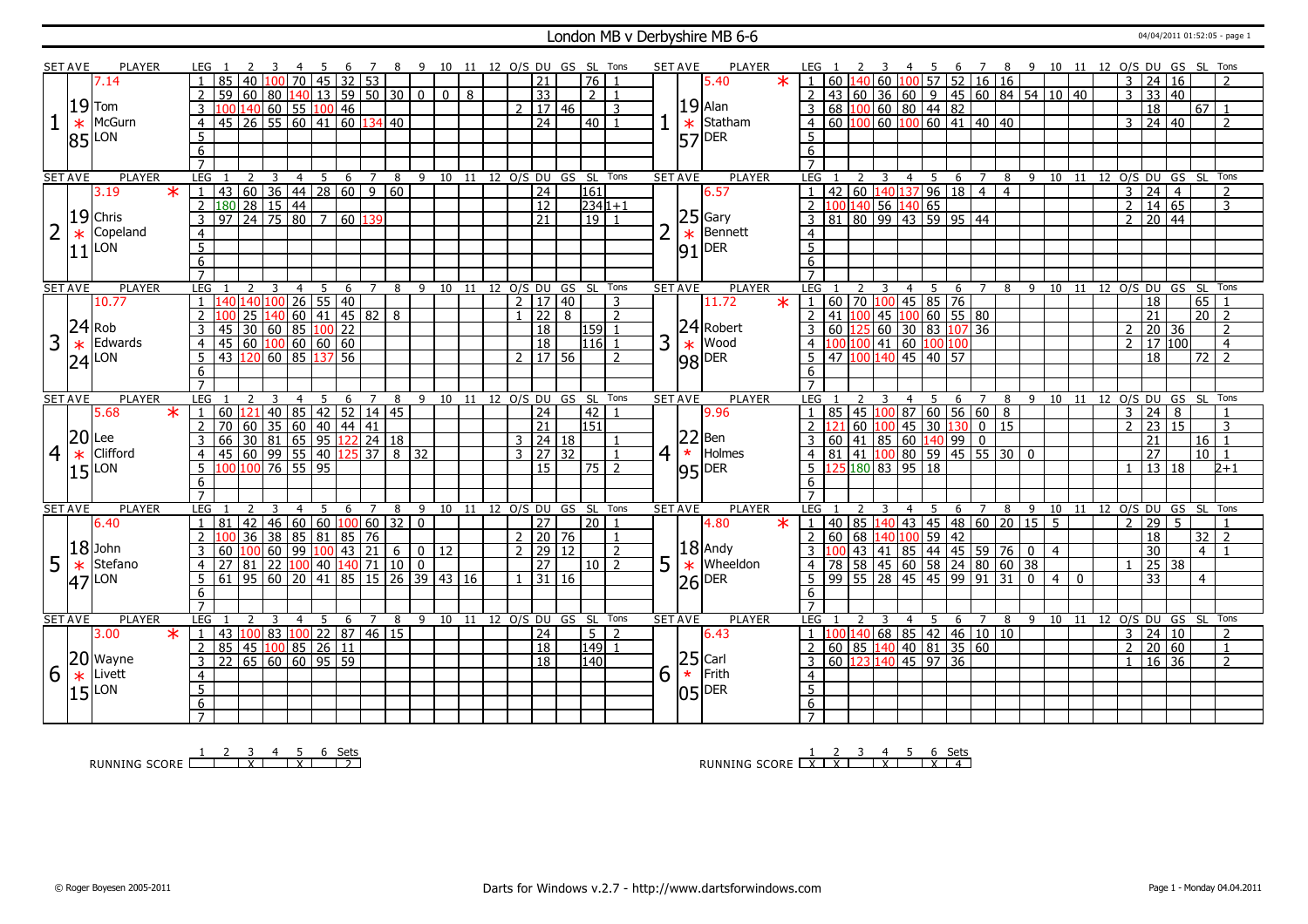#### London MB v Derbyshire MB 6-6 04/04/2011 01:52:05 - page 2

|                | <b>SET AVE</b> | <b>PLAYER</b>                           | LEG             |                            |               |                |                                      |                 |    |   |   |                 |              |                |     |    |    |                |                     |                | 9 10 11 12 O/S DU GS SL Tons |         |                |   | <b>SET AVE</b> | PLAYER                                        |         | LEG                                           |                   |                |   |                         |                |     |                  |                                                |                |                                                |                               |    | 6 7 8 9 10 11 12 0/S DU GS SL Tons |  |                       |                |                 |    |                     |                |  |
|----------------|----------------|-----------------------------------------|-----------------|----------------------------|---------------|----------------|--------------------------------------|-----------------|----|---|---|-----------------|--------------|----------------|-----|----|----|----------------|---------------------|----------------|------------------------------|---------|----------------|---|----------------|-----------------------------------------------|---------|-----------------------------------------------|-------------------|----------------|---|-------------------------|----------------|-----|------------------|------------------------------------------------|----------------|------------------------------------------------|-------------------------------|----|------------------------------------|--|-----------------------|----------------|-----------------|----|---------------------|----------------|--|
|                |                | 8.40                                    |                 |                            | 43            | 81             |                                      | 100 60 82       |    |   |   | $\overline{12}$ |              | $\overline{4}$ |     |    |    | $\mathcal{L}$  | $\overline{23}$     |                | $\overline{4}$               |         | $\overline{z}$ |   |                | 7.84                                          | $\star$ | $1   45   100   60   28   41   26   100   41$ |                   |                |   |                         |                |     |                  |                                                |                |                                                |                               |    |                                    |  |                       |                | $\overline{24}$ |    | 60                  | $\overline{2}$ |  |
|                |                |                                         | 2               | 60                         |               |                | 54   60   30   60   30   91   80     |                 |    |   |   |                 |              |                |     |    |    |                | $\overline{24}$     |                | 36                           |         |                |   |                |                                               |         |                                               |                   |                |   |                         |                |     |                  | 2   81   140   41   100   73   46   10   10    |                |                                                |                               |    |                                    |  |                       | $\mathbf{1}$   | 22              | 10 |                     | $\overline{2}$ |  |
|                | 21             | Alan                                    | 3               |                            |               |                | 100 100 100 80                       |                 |    |   |   |                 |              |                |     |    |    | $\mathcal{D}$  |                     | 14 80          |                              |         | $\overline{4}$ |   | 21             | Steven                                        |         | 3                                             |                   | 43 85 55 85 81 |   |                         |                |     |                  |                                                |                |                                                |                               |    |                                    |  |                       |                | $\overline{15}$ |    | 152                 |                |  |
| $\overline{7}$ |                | Hardy                                   | $\overline{4}$  |                            | $60 \mid 41$  |                |                                      | 25 41 41 94 59  |    |   |   |                 |              |                |     |    |    |                | 24                  |                | 40                           |         | $\overline{1}$ | 7 | $\ast$         | Homer                                         |         | $\overline{4}$                                |                   |                |   |                         |                |     |                  | $\boxed{60}$ $\boxed{123}$ 60 60 45 45 96 12   |                |                                                |                               |    |                                    |  |                       | $\overline{2}$ | 23 12           |    |                     |                |  |
|                | $\ast$         |                                         |                 |                            |               |                |                                      |                 |    |   |   |                 |              |                |     |    |    |                | $\overline{24}$     |                |                              |         |                |   |                |                                               |         |                                               |                   |                |   |                         |                |     |                  |                                                |                |                                                | 30 100 42 26 56 26 40         |    |                                    |  |                       | $\mathbf{1}$   |                 |    |                     |                |  |
|                | 74             | LON                                     | 5               | 29   43   41               |               |                |                                      | 40 97 100 60 32 |    |   |   |                 |              |                |     |    |    |                |                     |                | $\overline{59}$              |         |                |   |                | $04$ DER                                      |         |                                               |                   | 60 121         |   |                         |                |     |                  |                                                |                |                                                |                               |    |                                    |  |                       |                | 25 40           |    |                     | $\overline{2}$ |  |
|                |                |                                         | 6               |                            |               |                |                                      |                 |    |   |   |                 |              |                |     |    |    |                |                     |                |                              |         |                |   |                |                                               |         | 6                                             |                   |                |   |                         |                |     |                  |                                                |                |                                                |                               |    |                                    |  |                       |                |                 |    |                     |                |  |
|                |                |                                         | $\overline{7}$  |                            |               |                |                                      |                 |    |   |   |                 |              |                |     |    |    |                |                     |                |                              |         |                |   |                |                                               |         | $\overline{7}$                                |                   |                |   |                         |                |     |                  |                                                |                |                                                |                               |    |                                    |  |                       |                |                 |    |                     |                |  |
|                | <b>SET AVE</b> | <b>PLAYER</b>                           | LEG             |                            | 2             | 3              |                                      | $\overline{4}$  | 5  | 6 |   | $7\overline{ }$ |              | 8              |     |    |    |                |                     |                | 9 10 11 12 0/S DU GS SL Tons |         |                |   | <b>SET AVE</b> | <b>PLAYER</b>                                 |         | <b>LEG</b>                                    |                   |                |   | $\overline{3}$          |                |     | $4 \overline{5}$ |                                                | 6 7            |                                                |                               |    | 8 9 10 11 12 0/S DU GS SL Tons     |  |                       |                |                 |    |                     |                |  |
|                |                | $\star$<br>7.17                         | $\mathbf{1}$    | 46                         |               |                | 59   137   59   100   80   12        |                 |    |   |   |                 |              | $\overline{8}$ |     |    |    | $\mathbf{1}$   | $\overline{22}$     | 8              |                              |         | 2              |   |                | 4.47                                          |         |                                               |                   |                |   |                         |                |     |                  | 45 41 26 100 29 45                             |                |                                                |                               |    |                                    |  |                       |                | 21              |    | $\overline{90}$   2 |                |  |
|                |                |                                         | $\overline{2}$  | 45 84 45 93 100 44 65 0 25 |               |                |                                      |                 |    |   |   |                 |              |                |     |    |    |                | $2 \mid 26 \mid 25$ |                |                              |         | $\mathbf{1}$   |   |                |                                               |         |                                               |                   |                |   |                         |                |     |                  |                                                |                |                                                | 2 45 60 99 101 46 38 50 27 31 |    |                                    |  |                       |                | $\overline{27}$ |    | $\overline{4}$      |                |  |
|                | 22             | John                                    | $\overline{3}$  | 41 140 40 40 140 100       |               |                |                                      |                 |    |   |   |                 |              |                |     |    |    |                | 3   18   100        |                |                              |         | $\overline{3}$ |   |                |                                               |         | $3 \quad 121$                                 |                   |                |   |                         | $98$ 95 29 58  |     |                  |                                                |                |                                                |                               |    |                                    |  |                       |                | 15              |    | $100$ 1             |                |  |
| 8              | $\ast$         | Nelson                                  | $\overline{4}$  |                            |               |                |                                      |                 |    |   |   |                 |              |                |     |    |    |                |                     |                |                              |         |                |   |                | $20$ Frank<br>$\underset{\text{k}}{20}$ Davis |         | $\overline{4}$                                |                   |                |   |                         |                |     |                  |                                                |                |                                                |                               |    |                                    |  |                       |                |                 |    |                     |                |  |
|                | 77             | LON                                     | $\overline{5}$  |                            |               |                |                                      |                 |    |   |   |                 |              |                |     |    |    |                |                     |                |                              |         |                |   |                |                                               |         | $\overline{5}$                                |                   |                |   |                         |                |     |                  |                                                |                |                                                |                               |    |                                    |  |                       |                |                 |    |                     |                |  |
|                |                |                                         | 6               |                            |               |                |                                      |                 |    |   |   |                 |              |                |     |    |    |                |                     |                |                              |         |                |   |                |                                               |         | 6                                             |                   |                |   |                         |                |     |                  |                                                |                |                                                |                               |    |                                    |  |                       |                |                 |    |                     |                |  |
|                |                |                                         | $\overline{7}$  |                            |               |                |                                      |                 |    |   |   |                 |              |                |     |    |    |                |                     |                |                              |         |                |   |                |                                               |         | $\overline{7}$                                |                   |                |   |                         |                |     |                  |                                                |                |                                                |                               |    |                                    |  |                       |                |                 |    |                     |                |  |
|                | <b>SET AVE</b> | <b>PLAYER</b>                           | <b>LEG</b>      |                            | $\mathcal{L}$ | 3              |                                      | $\overline{4}$  | 5  |   | 6 | $7^{\circ}$     |              | 8              |     |    |    |                |                     |                | 9 10 11 12 0/S DU GS SL      |         | Tons           |   | <b>SET AVE</b> | <b>PLAYER</b>                                 |         | LEG                                           |                   |                |   | 3                       | $\overline{4}$ |     | 5                | 6                                              |                |                                                |                               |    | 7 8 9 10 11 12 0/S DU GS SL        |  |                       |                |                 |    |                     | Tons           |  |
|                |                | 8.41                                    | -1              | 42                         |               |                | 85   41   <mark>100</mark>   60   40 |                 |    |   |   |                 |              |                |     |    |    |                | 18                  |                |                              | 133 1   |                |   |                | 7.51                                          | $\ast$  | $1   45   45   40   131   30   140   70$      |                   |                |   |                         |                |     |                  |                                                |                |                                                |                               |    |                                    |  |                       | $\overline{3}$ | 21              | 70 |                     | $\overline{2}$ |  |
|                |                |                                         | $\overline{2}$  | 60                         | 45 140        |                |                                      | 56 100 80 20    |    |   |   |                 |              |                |     |    |    |                | $3 \ 21 \ 20$       |                |                              |         | 2              |   |                |                                               |         | 2 40 41 85 99 100 35                          |                   |                |   |                         |                |     |                  |                                                |                |                                                |                               |    |                                    |  |                       |                | 18              |    | 101 1               |                |  |
|                | 24             | <b>Jimmy</b>                            | 3               | 100 140 121 60 80          |               |                |                                      |                 |    |   |   |                 |              |                |     |    |    |                | $2 \mid 14 \mid 80$ |                |                              |         | $\overline{3}$ |   |                | $ 23 $ Danny                                  |         | 3 51 85 22 100 140                            |                   |                |   |                         |                |     |                  |                                                |                |                                                |                               |    |                                    |  |                       |                | $\overline{15}$ |    |                     | 103 2          |  |
| 9              | $\ast$         | Foster                                  | $\overline{4}$  | 60 140 43 60 85 57 54      |               |                |                                      |                 |    |   |   |                 |              | 2              |     |    |    |                | $1 \overline{22}$   | $\overline{2}$ |                              |         | $\overline{1}$ | 9 |                | $\frac{1}{75}$ Thom<br>Thomas                 |         |                                               | 4 45 45 95 36 140 |                |   |                         |                |     |                  | 42 79                                          |                |                                                |                               |    |                                    |  |                       |                | 21              |    | 19                  |                |  |
|                |                | $95$ LON                                | $\overline{5}$  |                            |               |                |                                      |                 |    |   |   |                 |              |                |     |    |    |                |                     |                |                              |         |                |   |                |                                               |         | 5 <sup>1</sup>                                |                   |                |   |                         |                |     |                  |                                                |                |                                                |                               |    |                                    |  |                       |                |                 |    |                     |                |  |
|                |                |                                         | 6               |                            |               |                |                                      |                 |    |   |   |                 |              |                |     |    |    |                |                     |                |                              |         |                |   |                |                                               |         | 6                                             |                   |                |   |                         |                |     |                  |                                                |                |                                                |                               |    |                                    |  |                       |                |                 |    |                     |                |  |
|                |                |                                         | $\overline{7}$  |                            |               |                |                                      |                 |    |   |   |                 |              |                |     |    |    |                |                     |                |                              |         |                |   |                |                                               |         | $\overline{7}$                                |                   |                |   |                         |                |     |                  |                                                |                |                                                |                               |    |                                    |  |                       |                |                 |    |                     |                |  |
|                | <b>SET AVE</b> | <b>PLAYER</b>                           | <b>LEG</b>      |                            |               | $\overline{3}$ |                                      | $\overline{4}$  | 5  |   | 6 | $\overline{7}$  |              |                | 8 9 |    |    |                |                     |                | 10 11 12 O/S DU GS SL Tons   |         |                |   | <b>SET AVE</b> | <b>PLAYER</b>                                 |         | LEG                                           |                   |                |   |                         |                | 4 5 |                  | 6                                              | $\overline{7}$ |                                                |                               |    | 8 9 10 11 12 0/S DU GS SL Tons     |  |                       |                |                 |    |                     |                |  |
|                |                | $*$   1<br>7.10                         |                 |                            |               |                | 60   85   60   83   83   105   25    |                 |    |   |   |                 |              |                |     |    |    |                | $3 \mid 21 \mid 25$ |                |                              |         |                |   |                | 5.20                                          |         | $1\quad1$                                     |                   |                |   |                         |                |     |                  |                                                |                |                                                |                               |    |                                    |  |                       |                | 18              |    | $25$   2            |                |  |
|                |                |                                         |                 |                            |               |                |                                      |                 |    |   |   |                 |              |                |     |    |    |                |                     |                |                              |         |                |   |                |                                               |         |                                               |                   |                |   |                         |                |     |                  |                                                |                |                                                |                               |    |                                    |  |                       |                |                 |    |                     |                |  |
|                |                |                                         |                 |                            |               |                |                                      |                 |    |   |   |                 |              |                |     |    |    |                |                     |                |                              |         |                |   |                |                                               |         |                                               |                   |                |   |                         |                |     |                  |                                                |                |                                                |                               |    |                                    |  |                       |                |                 |    |                     |                |  |
|                |                |                                         | $\overline{2}$  | 55 60 100 60 100 42 76     |               |                |                                      |                 |    |   |   |                 |              | l 8            |     |    |    | $\overline{2}$ | 3 24                | 8              |                              |         | $\overline{2}$ |   |                |                                               |         | $\overline{2}$                                |                   |                |   |                         |                |     |                  |                                                |                | 100 100 11 85 95 85<br>45 55 45 45 85 26 76 92 |                               |    |                                    |  |                       |                | 24              |    | $\overline{32}$     |                |  |
|                | 23             | Tony                                    | 3               |                            |               |                | 100 100 60 100 105 27                |                 |    |   |   | $\overline{q}$  |              |                |     |    |    |                | 20 <sup>1</sup>     | $\mathsf{q}$   |                              |         | $\overline{4}$ |   |                | $ 23 $ Graham                                 |         |                                               |                   |                |   |                         |                |     |                  | $95 \mid 43 \mid 180 \mid 140 \mid 23 \mid 10$ |                |                                                |                               |    |                                    |  |                       |                | 18              |    |                     | $10 2+1$       |  |
| 10             | $\ast$         | Hamit                                   | $\overline{4}$  |                            |               |                |                                      |                 |    |   |   |                 |              |                |     |    |    |                |                     |                |                              |         |                |   | $10 \ast $     | Cowley                                        |         | $\overline{4}$                                |                   |                |   |                         |                |     |                  |                                                |                |                                                |                               |    |                                    |  |                       |                |                 |    |                     |                |  |
|                | <b>1つ</b>      | LON                                     | $5\overline{)}$ |                            |               |                |                                      |                 |    |   |   |                 |              |                |     |    |    |                |                     |                |                              |         |                |   |                | $ 93 $ <sup>DER</sup>                         |         | $\overline{5}$                                |                   |                |   |                         |                |     |                  |                                                |                |                                                |                               |    |                                    |  |                       |                |                 |    |                     |                |  |
|                |                |                                         | $6\overline{6}$ |                            |               |                |                                      |                 |    |   |   |                 |              |                |     |    |    |                |                     |                |                              |         |                |   |                |                                               |         | 6                                             |                   |                |   |                         |                |     |                  |                                                |                |                                                |                               |    |                                    |  |                       |                |                 |    |                     |                |  |
|                |                |                                         | $\overline{7}$  |                            |               |                |                                      |                 |    |   |   |                 |              |                |     |    |    |                |                     |                |                              |         |                |   |                |                                               |         | $\overline{7}$                                |                   |                |   |                         |                |     |                  |                                                |                |                                                |                               |    |                                    |  |                       |                |                 |    |                     |                |  |
|                | <b>SET AVE</b> | <b>PLAYER</b>                           | <b>LEG</b>      |                            | $\mathcal{P}$ |                |                                      | $\overline{4}$  | -5 |   | 6 | 7               |              | 8              | 9   | 10 | 11 |                | 12 O/S DU           |                | GS SL Tons                   |         |                |   | <b>SET AVE</b> | <b>PLAYER</b>                                 |         | LEG                                           |                   |                |   | 3                       | 4              |     | 5                | 6                                              | 7              |                                                | 8                             | -9 |                                    |  | 10 11 12 O/S DU GS SL |                |                 |    |                     | Tons           |  |
|                |                | 6.45                                    | $\mathbf{1}$    | 57 56 43 100 60 140 45     |               |                |                                      |                 |    |   |   |                 |              |                |     |    |    |                | 3   21   45         |                |                              |         | $\overline{2}$ |   |                | 4.40                                          | $\ast$  | 1 60 82 55 85 95 56 48                        |                   |                |   |                         |                |     |                  |                                                |                |                                                |                               |    |                                    |  |                       |                | 21              |    | 20                  |                |  |
|                |                |                                         | $\overline{2}$  | 93 100 39 60 59 45 105     |               |                |                                      |                 |    |   |   |                 |              |                |     |    |    |                | $3$   21   105      |                |                              |         | $\overline{2}$ |   |                |                                               |         | 2   60   100   74   60   43   60              |                   |                |   |                         |                |     |                  |                                                |                |                                                |                               |    |                                    |  |                       |                | $\overline{18}$ |    | $ 104 $ 1           |                |  |
|                |                | $23$ Jason                              | $\overline{3}$  | 60 60 100 100 22           |               |                |                                      |                 |    |   |   |                 | 95   44   20 |                |     |    |    |                | 1 22 20             |                |                              |         | $\overline{z}$ |   |                | $ 21 $ Ian                                    |         |                                               |                   |                |   |                         |                |     |                  | 3 60 41 100 140 100 20 20 15                   |                |                                                |                               |    |                                    |  |                       |                | 24              |    | 5                   | 3              |  |
| 11             | $\ast$         | Wiles                                   | $\overline{4}$  |                            |               |                |                                      |                 |    |   |   |                 |              |                |     |    |    |                |                     |                |                              |         |                |   | $ 1 *$         | Hannah                                        |         | $\overline{4}$                                |                   |                |   |                         |                |     |                  |                                                |                |                                                |                               |    |                                    |  |                       |                |                 |    |                     |                |  |
|                |                |                                         | $\overline{5}$  |                            |               |                |                                      |                 |    |   |   |                 |              |                |     |    |    |                |                     |                |                              |         |                |   |                |                                               |         | $\overline{5}$                                |                   |                |   |                         |                |     |                  |                                                |                |                                                |                               |    |                                    |  |                       |                |                 |    |                     |                |  |
|                |                | $ 48 $ LON                              | 6               |                            |               |                |                                      |                 |    |   |   |                 |              |                |     |    |    |                |                     |                |                              |         |                |   |                | $ 81 $ DER                                    |         | 6                                             |                   |                |   |                         |                |     |                  |                                                |                |                                                |                               |    |                                    |  |                       |                |                 |    |                     |                |  |
|                |                |                                         | $\overline{7}$  |                            |               |                |                                      |                 |    |   |   |                 |              |                |     |    |    |                |                     |                |                              |         |                |   |                |                                               |         | $\overline{7}$                                |                   |                |   |                         |                |     |                  |                                                |                |                                                |                               |    |                                    |  |                       |                |                 |    |                     |                |  |
|                | <b>SET AVE</b> | PLAYER                                  | LEG             |                            | 2             | 3              |                                      | $\overline{4}$  | 5  |   | 6 | $\overline{7}$  |              | 8              |     |    |    |                |                     |                | 9 10 11 12 O/S DU GS SL Tons |         |                |   | <b>SET AVE</b> | PLAYER                                        |         | <b>LEG</b>                                    |                   |                | 2 | $\overline{\mathbf{3}}$ | $\overline{4}$ |     | 5                | 6                                              | $\overline{7}$ |                                                |                               |    | 8 9 10 11 12 O/S DU GS SL          |  |                       |                |                 |    |                     | Tons           |  |
|                |                | $\star$<br>7.39                         |                 | $1 \, 100$                 | 59            |                | 43 60 81 41                          |                 |    |   |   |                 |              |                |     |    |    |                | $\overline{18}$     |                |                              | 117 1   |                |   |                | 9.01                                          |         | 1   85   60   180   85   77   14              |                   |                |   |                         |                |     |                  |                                                |                |                                                |                               |    |                                    |  |                       | 3              | 18 14           |    |                     | $1+1$          |  |
|                |                |                                         | 2               |                            |               |                | 43   60   81   100   41              |                 |    |   |   |                 |              |                |     |    |    |                | $\overline{18}$     |                |                              | 76 2    |                |   |                |                                               |         | 2                                             |                   |                |   |                         |                |     |                  |                                                |                |                                                |                               |    |                                    |  |                       | $\overline{2}$ | 20 70           |    |                     | $\overline{1}$ |  |
|                |                | Matt                                    | 3               | 40 60 81 100 41 139 40     |               |                |                                      |                 |    |   |   |                 |              |                |     |    |    |                | 3   21   40         |                |                              |         | $\overline{2}$ |   |                | 29 Nigel                                      |         |                                               |                   |                |   |                         |                |     |                  | 3 81 41 140 70 99 52                           |                |                                                |                               |    |                                    |  |                       |                | 18              |    | 18                  | $\overline{1}$ |  |
|                |                | Winzar                                  | $\overline{4}$  |                            | 00 100 83     |                |                                      |                 |    |   |   |                 |              |                |     |    |    |                | 9                   |                |                              | $218$ 2 |                |   | $\ast$         | Daniels                                       |         |                                               | 4 140 140 60 161  |                |   |                         |                |     |                  |                                                |                |                                                |                               |    |                                    |  |                       | 3              | 12 161          |    |                     | 3              |  |
|                | $12^{24}$      |                                         | 5               |                            |               |                |                                      |                 |    |   |   |                 |              |                |     |    |    |                |                     |                |                              |         |                |   |                | DER                                           |         | 5                                             |                   |                |   |                         |                |     |                  |                                                |                |                                                |                               |    |                                    |  |                       |                |                 |    |                     |                |  |
|                |                | $14$ <sup><math>\text{LON}</math></sup> | 6               |                            |               |                |                                      |                 |    |   |   |                 |              |                |     |    |    |                |                     |                |                              |         |                |   | 21             |                                               |         | $6\overline{6}$<br>$\overline{7}$             |                   |                |   |                         |                |     |                  |                                                |                |                                                |                               |    |                                    |  |                       |                |                 |    |                     |                |  |

7 8 9 10 11 12 Sets<br>RUNNING SCORE <u>| X | X | X | X | X |</u> 6

OP: London MB - Jimmy Foster 24.95 \*

RUNNING SCORE 7 X 8 9 10 11 12 X Sets 6

OP: Derbyshire MB - Nigel Daniels 29.21 \*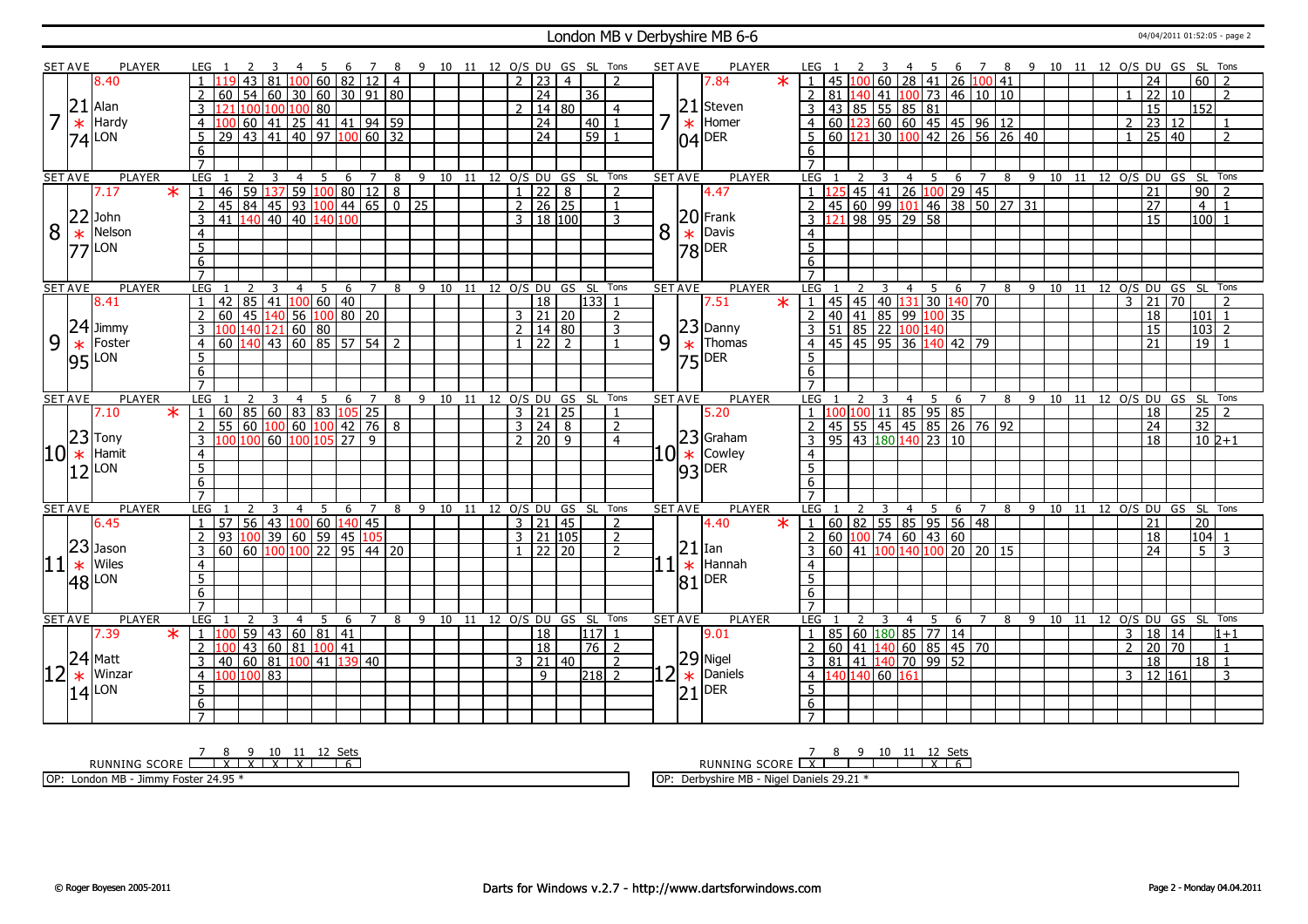### London MB

## Derbyshire MB

| <b>PLAYER</b>       |    | W/L WON LOST | AVE       | TAVE              | POINTS DARTS TON TON+ 180 TONS PLAYER |                 |     |                 |     |         |                      | W/L WON LOST |    | AVE         |      | TAVE POINTS DARTS TON TON+ |      |                 |      |                | 180   TONS |
|---------------------|----|--------------|-----------|-------------------|---------------------------------------|-----------------|-----|-----------------|-----|---------|----------------------|--------------|----|-------------|------|----------------------------|------|-----------------|------|----------------|------------|
| Tom McGurn          |    |              | 19.85     | .14               | 1886                                  | 95              |     |                 |     | $6+0$   | Alan Statham         |              |    | 19.57       | 5.40 | 1937                       | 99   |                 |      |                | $5 + 0$    |
| Chris Copeland      |    |              | 19.11     | 3.19              | 1089                                  | 57              |     | 01              |     | $2+1$   | <b>IGary Bennett</b> |              |    | 25.91       | 6.57 | 1503                       | 58   |                 |      | 3 I O          | $5 + 0$    |
| Rob Edwards         |    |              | 24.24 10. | .77               | 2230                                  | 92              | h I |                 |     |         | 9+0 Robert Wood      |              |    | 24.98 11.72 |      | 2348                       | 94   | 10 <sup>1</sup> |      | 0              | $ 11+0 $   |
| Lee Clifford        |    |              | 20.15     | 5.68              | 2237                                  | 111             |     |                 |     | $5 + 0$ | <b>Ben Holmes</b>    |              |    | 22.95       | 9.96 | 2479                       | 108  |                 |      |                | $8 + 1$    |
| John Stefano        |    |              | 18.47     | 6.40              | 2475                                  | L34             |     |                 |     |         | 6+0 Andy Wheeldon    |              |    | 18.26       | 4.80 | 2465                       | 135  |                 |      | 2 I O          | $4 + 0$    |
| <b>Wayne Livett</b> |    |              | 20.15     | 3.00              | 1209                                  | 60 <sup>1</sup> |     | ΩI              |     |         | $3+0$ Carl Frith     |              |    | 25.05       | 6.43 | 1503                       | 60   |                 |      | - 0            | $5 + 0$    |
| Alan Hardy          |    |              | 21.74     | 8.40              | 2370                                  | 109 l           | 8   |                 | 010 |         | 8+0 Steven Homer     |              |    | 21.04       | .84  | 2293                       | 109' | 6               |      | $\mathbf{0}$   | $7 + 0$    |
| John Nelson         |    |              |           | .17               | 1503                                  | 66 I            |     |                 |     |         | 6+0   Frank Davis    |              |    | 20.78       | 4.47 | لـ1309                     | 63   |                 |      | 0 <sub>0</sub> | $4 + 0$    |
| Jimmy Foster        |    |              | 24.95     | 8.41              | 1871                                  | 75 l            |     |                 |     |         | $7+0$ Danny Thomas   |              |    | 23.75       | 7.51 | 1781                       | 75   |                 |      | 3 I O          | $6 + 0$    |
| Tony Hamit          |    |              | 23.12     | 7.10              | 1503                                  | 65              |     | 01              |     |         | $7+0$ Graham Cowley  |              |    | 23.93       | 5.20 | 1436                       | 60   |                 |      |                | $4 + 1$    |
| Jason Wiles         |    |              | 23.48     | 6.45              | 1503                                  | 64              |     |                 |     |         | 6+0 IIan Hannah      |              |    | 21.81       | 4.40 | 1374                       | 63   |                 |      | 0              | $4 + 0$    |
| <b>Matt Winzar</b>  |    |              | 24.14     | 7.39 <sub>1</sub> | 1593                                  | 66              |     | ΩI              |     |         | 7+0   Nigel Daniels  |              |    | 29.21       | 9.01 | 1986                       | 68   |                 |      |                | $6 + 1$    |
| <b>TOTALS</b>       | 24 | 23           | 21.60     |                   | 21469                                 | 994             | 59  | 12 <sub>1</sub> |     |         | $ 72+1 $ TOTALS      | 23           | 24 | 22.59       |      | 22414                      | 992  | 44              | 22 L | 3              | $ 69+3 $   |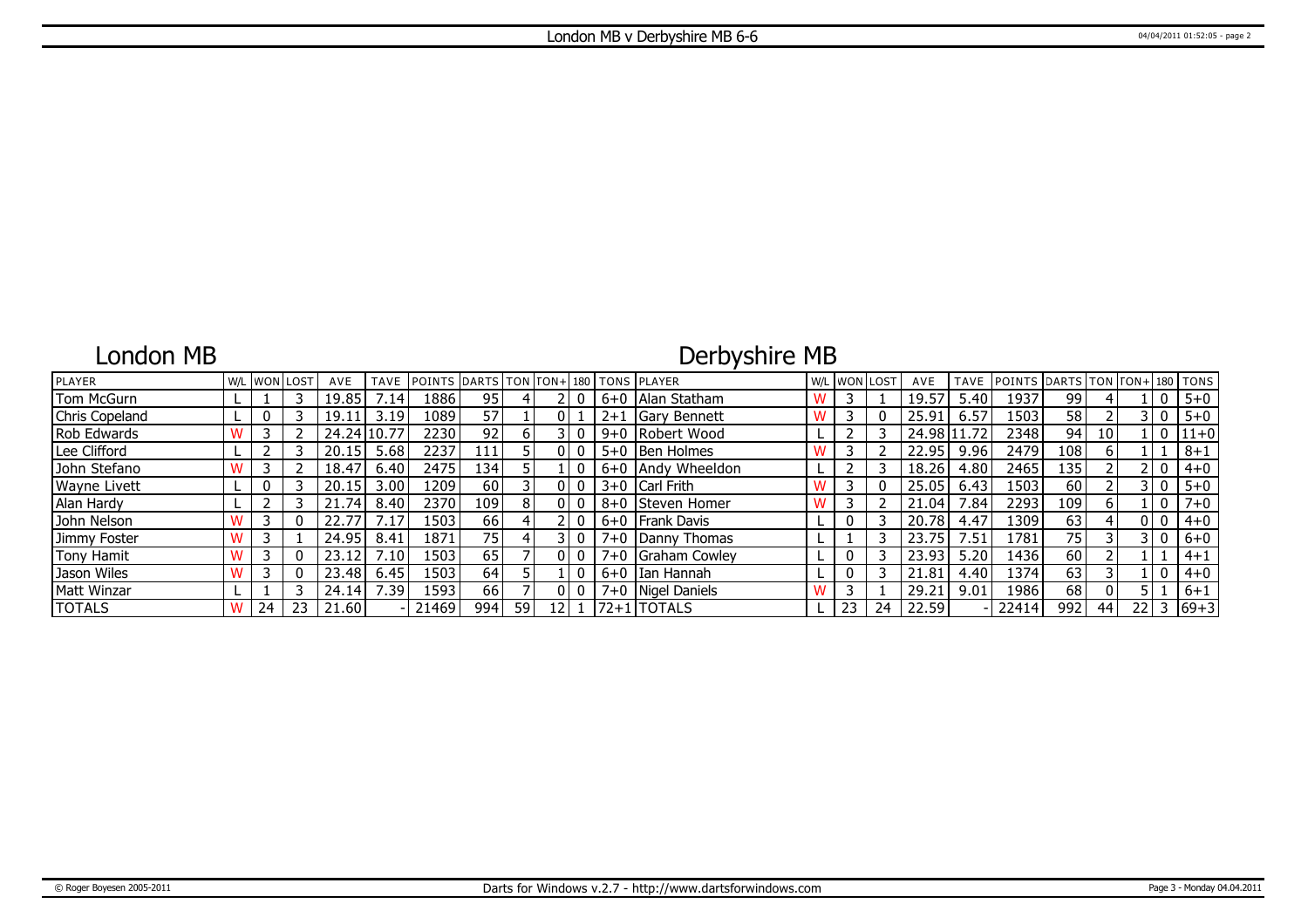#### London WB v Derbyshire WB 4-2 <sup>04/04/2011 01:52:35 - page 1</sup>

|                 | <b>SET AVE</b> | PLAYER              |                         | LEG 1               |                                                                                                                       |              |                         |                        |   | -5             | - 6 | $\overline{7}$ |               |                |                |                |           |              |                           |                | 8 9 10 11 12 O/S DU GS SL Tons     |                         | SET AVE        |          | PLAYER                                                                                               |                         | LEG 1                                                                        |                  |    |                         |                |       |                                                                                             |                |   |      |                                                                                                                                                                                                                                                                                                        |                |              |                |                 |                         |                                | 4 5 6 7 8 9 10 11 12 O/S DU GS SL Tons |
|-----------------|----------------|---------------------|-------------------------|---------------------|-----------------------------------------------------------------------------------------------------------------------|--------------|-------------------------|------------------------|---|----------------|-----|----------------|---------------|----------------|----------------|----------------|-----------|--------------|---------------------------|----------------|------------------------------------|-------------------------|----------------|----------|------------------------------------------------------------------------------------------------------|-------------------------|------------------------------------------------------------------------------|------------------|----|-------------------------|----------------|-------|---------------------------------------------------------------------------------------------|----------------|---|------|--------------------------------------------------------------------------------------------------------------------------------------------------------------------------------------------------------------------------------------------------------------------------------------------------------|----------------|--------------|----------------|-----------------|-------------------------|--------------------------------|----------------------------------------|
|                 |                | 6.80                |                         |                     |                                                                                                                       |              | 60   45                 |                        |   |                |     | 45 100 63 48   |               |                |                |                |           |              | $\overline{21}$           |                | $40$   2                           |                         |                |          | 2.24                                                                                                 | $\star$                 | $\sqrt{1}$                                                                   |                  |    |                         |                |       | 45   45   86   95   45   40   65   80                                                       |                |   |      |                                                                                                                                                                                                                                                                                                        |                |              | 3              |                 | 24 80                   |                                |                                        |
|                 |                |                     |                         |                     | $85 \ 85 \ 41$                                                                                                        |              |                         | 85                     |   |                |     |                | $140$ 40 0 17 | $\overline{0}$ | $\overline{0}$ | 8              |           |              | $\overline{31}$           | 8              |                                    | $\overline{1}$          |                |          |                                                                                                      |                         |                                                                              | $2 \mid 24 \mid$ |    |                         |                |       |                                                                                             |                |   |      | 25 27 22 65 26 22 60 43 41                                                                                                                                                                                                                                                                             |                |              |                | 30              |                         | $\overline{146}$               |                                        |
|                 |                | $16$ Lynda          |                         |                     |                                                                                                                       | 81           |                         | 45   60   50   41   44 |   |                |     |                | $\boxed{0}$   | 27             |                |                | $0$ 18 19 |              | $\overline{39}$           |                | 4                                  |                         |                |          |                                                                                                      |                         |                                                                              |                  |    |                         |                |       |                                                                                             |                |   |      |                                                                                                                                                                                                                                                                                                        |                | $\mathbf{0}$ |                | 41              | 12                      |                                |                                        |
|                 |                | Biondini            |                         |                     |                                                                                                                       |              |                         |                        |   |                |     |                |               |                |                |                |           |              |                           |                |                                    |                         |                |          | $\left  \frac{14}{14} \right $ Dean                                                                  |                         |                                                                              |                  |    |                         |                |       |                                                                                             |                |   |      | $60$   19   60   124   41   26   28   2   20   37   72                                                                                                                                                                                                                                                 |                |              |                |                 |                         |                                |                                        |
|                 | $\ast$         |                     |                         |                     | 19 120 60 38 60 66 120 0 14 0<br>60 60 60 26 81 55 49 56 34 20                                                        |              |                         |                        |   |                |     |                |               |                | $\overline{0}$ | $\overline{4}$ |           |              | 31                        | $\overline{4}$ |                                    | 2                       |                |          | $\frac{1}{16}$ Dear                                                                                  |                         |                                                                              |                  |    |                         |                |       |                                                                                             |                |   |      | 21 25 39 22 100 98 41 27 52 36                                                                                                                                                                                                                                                                         |                |              |                | $\overline{30}$ |                         | 40                             |                                        |
|                 |                | $ 41 $ LON          |                         | $5^{\circ}$         |                                                                                                                       |              |                         |                        |   |                |     |                |               |                |                |                |           |              |                           | $28 \mid 20$   |                                    |                         |                |          |                                                                                                      |                         | 5 <sup>5</sup>                                                               |                  |    |                         |                |       |                                                                                             |                |   |      | $\frac{1}{41}$ 22 60 41 6 22 60 26 58 41                                                                                                                                                                                                                                                               |                |              |                | $\overline{30}$ |                         | 124                            |                                        |
|                 |                |                     |                         | 6                   |                                                                                                                       |              |                         |                        |   |                |     |                |               |                |                |                |           |              |                           |                |                                    |                         |                |          |                                                                                                      |                         | 6                                                                            |                  |    |                         |                |       |                                                                                             |                |   |      |                                                                                                                                                                                                                                                                                                        |                |              |                |                 |                         |                                |                                        |
|                 |                |                     |                         | $\overline{7}$      |                                                                                                                       |              |                         |                        |   |                |     |                |               |                |                |                |           |              |                           |                |                                    |                         |                |          |                                                                                                      |                         |                                                                              |                  |    |                         |                |       |                                                                                             |                |   |      |                                                                                                                                                                                                                                                                                                        |                |              |                |                 |                         |                                |                                        |
|                 | <b>SET AVE</b> | <b>PLAYER</b>       |                         | LEG                 |                                                                                                                       |              | 3                       | $\overline{4}$         |   | 5              | 6   | $7^{\circ}$    | 8             | 9              |                |                |           |              |                           |                | 10 11 12 O/S DU GS SL Tons         |                         | <b>SET AVE</b> |          | <b>PLAYER</b>                                                                                        |                         | LEG                                                                          |                  |    |                         | $\overline{4}$ | 5     |                                                                                             | 6 7            |   |      |                                                                                                                                                                                                                                                                                                        |                |              |                |                 |                         |                                | 8 9 10 11 12 0/S DU GS SL Tons         |
|                 |                | 7.06                | $\overline{\ast}$       | $\mathbf{1}$        |                                                                                                                       |              |                         |                        |   |                |     |                |               |                |                |                |           |              | $\overline{30}$           |                | 60                                 |                         |                |          | 3.00                                                                                                 |                         |                                                                              |                  |    |                         |                |       |                                                                                             |                |   |      |                                                                                                                                                                                                                                                                                                        |                |              | $\overline{2}$ | $\overline{29}$ | 40                      |                                |                                        |
|                 |                |                     |                         | $\overline{2}$      |                                                                                                                       |              |                         |                        |   |                |     |                |               |                |                |                |           |              | $\overline{27}$           |                | 83 1                               |                         |                |          |                                                                                                      |                         | 2                                                                            |                  |    |                         |                |       |                                                                                             |                |   |      |                                                                                                                                                                                                                                                                                                        |                |              | $\mathcal{P}$  |                 | $\frac{1}{29}$ 10       |                                |                                        |
|                 | 17             | Ged                 |                         | 3                   |                                                                                                                       |              |                         |                        |   |                |     |                |               |                |                |                |           |              | $1 \vert 25 \vert$        | 8              |                                    | $2 + 1$                 |                |          | $ 17 $ Louise                                                                                        |                         | $\overline{3}$                                                               |                  |    |                         |                |       |                                                                                             |                |   |      | 45 60 41 45 81 60 28 90 11 40<br>26 9 85 45 81 26 60 60 99 10<br>94 41 41 22 30 30 41 45<br>81 40 100 85 85 41 21 30                                                                                                                                                                                   |                |              |                | $\overline{24}$ |                         | 157                            |                                        |
| $\overline{2}$  |                | Carney              |                         | $\overline{4}$      |                                                                                                                       |              |                         |                        |   |                |     |                |               |                |                |                |           | $\mathbf{1}$ |                           | 22 20          |                                    | $1+1$                   | $\overline{2}$ |          | Rawson<br>$\begin{array}{ c c }\n\hline\n\ast & \text{Raw:} \\ \hline\n79 & \text{DER}\n\end{array}$ |                         | $\overline{4}$                                                               |                  |    |                         |                |       |                                                                                             |                |   |      |                                                                                                                                                                                                                                                                                                        |                |              |                | $\overline{24}$ |                         | 18                             |                                        |
|                 | 73             | LON                 |                         | 5 <sup>5</sup>      |                                                                                                                       |              |                         |                        |   |                |     |                |               |                |                |                |           |              | $\overline{27}$           |                | $40$   1                           |                         |                |          |                                                                                                      |                         |                                                                              |                  |    |                         |                |       | $5 \overline{)36 \overline{)11 \overline{)81 \overline{)100 \overline{0}}}$ 45 36 100 52 40 |                |   |      |                                                                                                                                                                                                                                                                                                        |                |              |                |                 | 25 40                   |                                | $\overline{2}$                         |
|                 |                |                     |                         | 6                   |                                                                                                                       |              |                         |                        |   |                |     |                |               |                |                |                |           |              |                           |                |                                    |                         |                |          |                                                                                                      |                         | 6                                                                            |                  |    |                         |                |       |                                                                                             |                |   |      |                                                                                                                                                                                                                                                                                                        |                |              |                |                 |                         |                                |                                        |
|                 |                |                     |                         | $\overline{7}$      |                                                                                                                       |              |                         |                        |   |                |     |                |               |                |                |                |           |              |                           |                |                                    |                         |                |          |                                                                                                      |                         | $\overline{7}$                                                               |                  |    |                         |                |       |                                                                                             |                |   |      |                                                                                                                                                                                                                                                                                                        |                |              |                |                 |                         |                                |                                        |
|                 | <b>SET AVE</b> | <b>PLAYER</b>       |                         | LEG <sub>1</sub>    |                                                                                                                       | <sup>2</sup> | $\overline{\mathbf{3}}$ | $\overline{4}$         | 5 |                |     |                |               |                |                |                |           |              |                           |                | 6 7 8 9 10 11 12 0/S DU GS SL Tons |                         | <b>SET AVE</b> |          | <b>PLAYER</b>                                                                                        |                         | LEG 1                                                                        |                  |    | $\overline{\mathbf{3}}$ |                |       |                                                                                             |                |   |      |                                                                                                                                                                                                                                                                                                        |                |              |                |                 |                         |                                | 4 5 6 7 8 9 10 11 12 O/S DU GS SL Tons |
|                 |                | 6.25                |                         | $\overline{1}$      | 22 66 13 85 26 41 62 100<br>66 43 45 66 100 125 16 40<br>60 43 45 22 26 60 83 45 60 32 0 0 3 39 25                    |              |                         |                        |   |                |     |                |               |                |                |                |           |              |                           |                | 86 1                               |                         |                |          | 4.00                                                                                                 | $\overline{\textbf{x}}$ | $1 \mid 55 \mid 60 \mid 55 \mid 25 \mid 100 \mid 45 \mid 42 \mid 79 \mid 40$ |                  |    |                         |                |       |                                                                                             |                |   |      |                                                                                                                                                                                                                                                                                                        |                |              |                |                 | $2 \mid 26 \mid 40$     |                                | $\overline{1}$                         |
|                 |                |                     |                         |                     |                                                                                                                       |              |                         |                        |   |                |     |                |               |                |                |                |           |              |                           |                |                                    | 2                       |                |          |                                                                                                      |                         |                                                                              |                  |    |                         |                |       |                                                                                             |                |   |      | 2 85 45 60 100 41 95 25<br>3 45 60 70 100 55 100 63 6 0 0                                                                                                                                                                                                                                              |                |              |                | 21              |                         | 50 <sub>1</sub>                | $\overline{1}$                         |
|                 | 17             | Dee                 |                         |                     |                                                                                                                       |              |                         |                        |   |                |     |                |               |                |                |                |           |              |                           |                |                                    |                         |                |          | 17 Rebecca                                                                                           |                         |                                                                              |                  |    |                         |                |       |                                                                                             |                |   |      |                                                                                                                                                                                                                                                                                                        | $\overline{0}$ | $\mathbf{0}$ |                | 39              |                         | $\overline{2}$                 | $\overline{2}$                         |
| $\overline{3}$  |                | Belcher             |                         | $\overline{4}$      | $60$   26 $\boxed{100}$ $100$   16 $\boxed{100}$ 63   36                                                              |              |                         |                        |   |                |     |                |               |                |                |                |           |              | $3 \mid 24 \mid 36$       |                |                                    | 3                       | 3              | $\star$  | Hoyland                                                                                              |                         | $\overline{4}$                                                               |                  |    |                         |                |       | $145 \ 85 \ 30 \ 60 \ 55 \ 66 \ 46$                                                         |                |   |      |                                                                                                                                                                                                                                                                                                        |                |              |                | 21              |                         | 114                            |                                        |
|                 |                |                     |                         | 5                   |                                                                                                                       |              |                         |                        |   |                |     |                |               |                |                |                |           |              |                           |                |                                    |                         |                |          |                                                                                                      |                         | 5                                                                            |                  |    |                         |                |       |                                                                                             |                |   |      |                                                                                                                                                                                                                                                                                                        |                |              |                |                 |                         |                                |                                        |
|                 |                | $60$ <sup>LON</sup> |                         | 6                   |                                                                                                                       |              |                         |                        |   |                |     |                |               |                |                |                |           |              |                           |                |                                    |                         |                |          | $18$ DER                                                                                             |                         | 6                                                                            |                  |    |                         |                |       |                                                                                             |                |   |      |                                                                                                                                                                                                                                                                                                        |                |              |                |                 |                         |                                |                                        |
|                 |                |                     |                         |                     |                                                                                                                       |              |                         |                        |   |                |     |                |               |                |                |                |           |              |                           |                |                                    |                         |                |          |                                                                                                      |                         | $\overline{7}$                                                               |                  |    |                         |                |       |                                                                                             |                |   |      |                                                                                                                                                                                                                                                                                                        |                |              |                |                 |                         |                                |                                        |
|                 |                |                     |                         |                     |                                                                                                                       |              |                         |                        |   | 5              | 6   | 7              | 8             | 9              | 10             |                |           |              |                           |                |                                    | 11 12 O/S DU GS SL Tons | <b>SET AVE</b> |          | <b>PLAYER</b>                                                                                        |                         | LEG                                                                          |                  |    |                         | 4              | 5     | 6                                                                                           | 7              |   |      |                                                                                                                                                                                                                                                                                                        |                |              |                |                 |                         | 8 9 10 11 12 O/S DU GS SL Tons |                                        |
|                 |                | <b>PLAYER</b>       |                         | LEG                 |                                                                                                                       |              |                         |                        |   |                |     |                |               |                |                |                |           |              |                           |                |                                    |                         |                |          |                                                                                                      |                         |                                                                              |                  |    |                         |                |       |                                                                                             |                |   |      |                                                                                                                                                                                                                                                                                                        |                |              |                |                 |                         |                                |                                        |
|                 | <b>SET AVE</b> |                     | $\overline{\mathbf{x}}$ |                     |                                                                                                                       |              |                         | $\overline{4}$         |   |                |     |                |               |                |                |                |           |              |                           |                |                                    |                         |                |          |                                                                                                      |                         |                                                                              |                  |    |                         |                |       |                                                                                             |                |   |      |                                                                                                                                                                                                                                                                                                        |                |              |                |                 |                         | 5                              |                                        |
|                 |                | 4.00                |                         |                     |                                                                                                                       |              |                         |                        |   |                |     |                |               |                |                |                |           |              | 0   14   19   3   48   16 |                | 133                                |                         |                |          | 1.21                                                                                                 |                         |                                                                              |                  |    |                         |                |       |                                                                                             |                |   |      |                                                                                                                                                                                                                                                                                                        |                |              |                | 45              |                         |                                |                                        |
|                 |                |                     |                         | $\overline{2}$      |                                                                                                                       |              |                         |                        |   |                |     |                |               |                |                |                |           |              | $\overline{27}$           |                |                                    |                         |                |          |                                                                                                      |                         |                                                                              |                  |    |                         |                |       |                                                                                             |                |   |      |                                                                                                                                                                                                                                                                                                        |                |              |                |                 | 28 32                   |                                |                                        |
|                 |                | $14$ Andrea         |                         | $\overline{3}$      |                                                                                                                       |              |                         |                        |   |                |     |                |               |                |                |                |           |              | $3 \ 27 \ 70$             |                |                                    | $\overline{1}$          |                |          | $ 15 $ Dawn                                                                                          |                         |                                                                              |                  |    |                         |                |       |                                                                                             |                |   |      |                                                                                                                                                                                                                                                                                                        |                |              |                | 24              |                         | 117                            |                                        |
| $\vert 4 \vert$ | $\ast$         | Walker              |                         | $\overline{4}$      | 43 45 41 45 70 13 100 60 35<br>25 30 81 45 60 40 21 40 26<br>60 26 80 100 41 41 47 36 70<br>100 45 85 100 45 42 52 32 |              |                         |                        |   |                |     |                |               |                |                |                |           |              | $2 \times 32$             |                |                                    | $\overline{2}$          | 4 <sup>1</sup> | $ \ast $ | Buckley                                                                                              |                         |                                                                              |                  |    |                         |                |       |                                                                                             |                |   |      | $\begin{array}{ c c c c c c c c c }\hline 1 & 37 & 28 & 57 & 41 & 43 & 29 & 83 & 26 & 97 & 20 & 30 & 0 \\ \hline 2 & 79 & 57 & 47 & 79 & 41 & 64 & 34 & 68 & 0 & 32 \\ \hline 3 & 45 & 29 & 13 & 79 & 45 & 45 & 61 & 67 & \\ \hline 4 & 76 & 90 & 95 & 121 & 35 & 24 & 20 & 10 & \\\hline \end{array}$ |                |              |                | $\overline{24}$ |                         | 30                             |                                        |
|                 |                | $97$ <sup>LON</sup> |                         | 5                   |                                                                                                                       |              |                         |                        |   |                |     |                |               |                |                |                |           |              |                           |                |                                    |                         |                | 31       | DER <sub></sub>                                                                                      |                         | 5                                                                            |                  |    |                         |                |       |                                                                                             |                |   |      |                                                                                                                                                                                                                                                                                                        |                |              |                |                 |                         |                                |                                        |
|                 |                |                     |                         | 6                   |                                                                                                                       |              |                         |                        |   |                |     |                |               |                |                |                |           |              |                           |                |                                    |                         |                |          |                                                                                                      |                         | 6                                                                            |                  |    |                         |                |       |                                                                                             |                |   |      |                                                                                                                                                                                                                                                                                                        |                |              |                |                 |                         |                                |                                        |
|                 |                |                     |                         | $\overline{7}$      |                                                                                                                       |              |                         |                        |   |                |     |                |               |                |                |                |           |              |                           |                |                                    |                         |                |          |                                                                                                      |                         | $\overline{7}$                                                               |                  |    |                         |                |       |                                                                                             |                |   |      |                                                                                                                                                                                                                                                                                                        |                |              |                |                 |                         |                                |                                        |
|                 | <b>SET AVE</b> | PLAYER              |                         | <b>LEG</b>          |                                                                                                                       | 2            | 3                       | $\overline{4}$         |   | $\overline{5}$ | 6   | $\overline{7}$ | 8             | 9              |                |                |           |              |                           |                | 10 11 12 O/S DU GS SL Tons         |                         | <b>SET AVE</b> |          | PLAYER                                                                                               |                         | <b>LEG</b>                                                                   |                  |    |                         | $\overline{4}$ | - 5   | 6                                                                                           | $\overline{7}$ | 8 | $-9$ |                                                                                                                                                                                                                                                                                                        |                |              |                |                 |                         |                                | 10 11 12 0/S DU GS SL Tons             |
|                 |                | 2.40                |                         | $\mathbf{1}$        |                                                                                                                       |              |                         |                        |   |                |     |                |               |                |                |                |           |              | 24                        |                | $66$   1                           |                         |                |          | 3.40                                                                                                 | $\star$                 | $1   60   60   100   43   100   60   58   0   20$                            |                  |    |                         |                |       |                                                                                             |                |   |      |                                                                                                                                                                                                                                                                                                        |                |              |                |                 | 2   26   20             |                                | 2                                      |
|                 |                |                     |                         | $\overline{2}$      | 85 30 60 60 60 60 80 30                                                                                               |              |                         |                        |   |                |     |                |               | $\overline{4}$ | $\overline{0}$ |                |           |              | 30                        |                | 32                                 |                         |                |          |                                                                                                      |                         |                                                                              |                  |    |                         |                |       |                                                                                             |                |   |      | 2 43 41 41 66 45 59 140 26 20 20                                                                                                                                                                                                                                                                       |                |              |                |                 | $3 \times 30 \times 20$ |                                | $\overline{1}$                         |
|                 | 17             | Lisa                |                         | $\overline{3}$      | $62$ 39 7                                                                                                             |              |                         | 56 60                  |   |                | 140 | 47             |               |                |                |                |           |              | 21                        |                | 90 1                               |                         |                |          | $ 19 $ Sara                                                                                          |                         |                                                                              |                  |    |                         |                |       | 60 60 60 85 85 82 57 12                                                                     |                |   |      |                                                                                                                                                                                                                                                                                                        |                |              |                |                 | $1 \ 22 \ 12$           |                                |                                        |
| 5               | $\ast$         | Dunford             |                         | $\overline{4}$      |                                                                                                                       |              |                         |                        |   |                |     |                |               |                |                |                |           |              |                           |                |                                    |                         | 5              | $\ast$   | Jukes                                                                                                |                         | $\overline{4}$                                                               |                  |    |                         |                |       |                                                                                             |                |   |      |                                                                                                                                                                                                                                                                                                        |                |              |                |                 |                         |                                |                                        |
|                 | 53             | LON                 |                         | 5                   |                                                                                                                       |              |                         |                        |   |                |     |                |               |                |                |                |           |              |                           |                |                                    |                         |                |          | $ 27 $ <sup>DER</sup>                                                                                |                         | 5                                                                            |                  |    |                         |                |       |                                                                                             |                |   |      |                                                                                                                                                                                                                                                                                                        |                |              |                |                 |                         |                                |                                        |
|                 |                |                     |                         | 6                   |                                                                                                                       |              |                         |                        |   |                |     |                |               |                |                |                |           |              |                           |                |                                    |                         |                |          |                                                                                                      |                         | 6                                                                            |                  |    |                         |                |       |                                                                                             |                |   |      |                                                                                                                                                                                                                                                                                                        |                |              |                |                 |                         |                                |                                        |
|                 |                |                     |                         |                     |                                                                                                                       |              |                         |                        |   |                |     |                |               |                |                |                |           |              |                           |                |                                    |                         |                |          |                                                                                                      |                         |                                                                              |                  |    |                         |                |       |                                                                                             |                |   |      |                                                                                                                                                                                                                                                                                                        |                |              |                |                 |                         |                                |                                        |
|                 | <b>SET AVE</b> | <b>PLAYER</b>       |                         | LEG                 |                                                                                                                       |              |                         | $\overline{4}$         |   | 5              | 6   | $\overline{7}$ | 8             | 9              | 10             | 11             |           |              |                           |                | 12 O/S DU GS SL Tons               |                         | <b>SET AVE</b> |          | <b>PLAYER</b>                                                                                        |                         | LEG                                                                          |                  |    |                         |                |       | 6                                                                                           | $\overline{7}$ | 8 | 9    |                                                                                                                                                                                                                                                                                                        |                |              |                |                 |                         |                                | 10 11 12 O/S DU GS SL Tons             |
|                 |                | 3.16                | $\ast$                  | $\mathbf{1}$        | 58 16 58 45 33 41 20 40 50                                                                                            |              |                         |                        |   |                |     |                |               |                |                | $\boxed{0}$ 24 |           |              | 33                        |                | 16                                 |                         |                |          | 2.25                                                                                                 |                         |                                                                              | 26               | 30 | 27                      |                | 61 47 | 100                                                                                         |                |   |      | 25 25 48 60 52                                                                                                                                                                                                                                                                                         |                |              | $\overline{2}$ |                 | 32 52                   |                                |                                        |
|                 |                |                     |                         | 2                   |                                                                                                                       |              |                         |                        |   |                |     |                |               |                |                |                |           |              | $2 \mid 23 \mid 40$       |                |                                    | 2                       |                |          |                                                                                                      |                         |                                                                              |                  |    |                         |                |       |                                                                                             |                |   |      |                                                                                                                                                                                                                                                                                                        |                |              |                | $\overline{24}$ |                         | $\overline{178}$               |                                        |
|                 |                | $15$ Tina           |                         | $\overline{3}$      |                                                                                                                       |              |                         |                        |   |                |     |                |               |                |                |                |           |              | $\overline{39}$           |                | 8                                  |                         |                |          | $ 13 $ Kerri                                                                                         |                         |                                                                              |                  |    |                         |                |       |                                                                                             |                |   |      |                                                                                                                                                                                                                                                                                                        |                | $\mathbf{1}$ | 3              | $\overline{39}$ | $\overline{4}$          |                                |                                        |
| 6               | $\ast$         | Hamilton            |                         | $\overline{4}$      |                                                                                                                       |              |                         |                        |   |                |     |                |               |                |                |                |           |              | $1 \mid 25 \mid 40$       |                |                                    |                         | 6              |          |                                                                                                      |                         |                                                                              |                  |    |                         |                |       |                                                                                             |                |   |      |                                                                                                                                                                                                                                                                                                        |                |              |                | 27              |                         | $\overline{122}$               |                                        |
|                 |                |                     |                         | 5 <sup>5</sup>      | 52 41 29 66 41 41 60 21 21 79 11 39 3 36 39                                                                           |              |                         |                        |   |                |     |                |               |                |                |                |           |              |                           |                |                                    |                         |                |          |                                                                                                      |                         |                                                                              |                  |    |                         |                |       |                                                                                             |                |   |      |                                                                                                                                                                                                                                                                                                        |                |              |                | $\overline{33}$ |                         | $\overline{56}$                |                                        |
|                 |                | $90$ LON            |                         | 6<br>$\overline{7}$ |                                                                                                                       |              |                         |                        |   |                |     |                |               |                |                |                |           |              |                           |                |                                    |                         |                |          | $\overline{\begin{array}{c} \times \\ 86 \end{array}}$ Buckley                                       |                         | 6<br>$\overline{7}$                                                          |                  |    |                         |                |       |                                                                                             |                |   |      | 2 35 45 80 22 22 24 35 60<br>3 60 125 37 45 34 42 43 59 0 36 15<br>4 26 20 45 24 22 58 27 95 62<br>5 72 21 46 52 26 24 66 29 35 33 41                                                                                                                                                                  |                |              |                |                 |                         |                                |                                        |

RUNNING SCORE <u>| X | X | X | X | 4</u><br>RUNNING SCORE <u>| X | X | X | X | 4</u> OP: London WB - Dee Belcher 17.60 \* RUNNING SCORE 1 2 X 3 4 5 X 6 Sets 2 OP: Derbyshire WB - Sara Jukes 19.27 \*